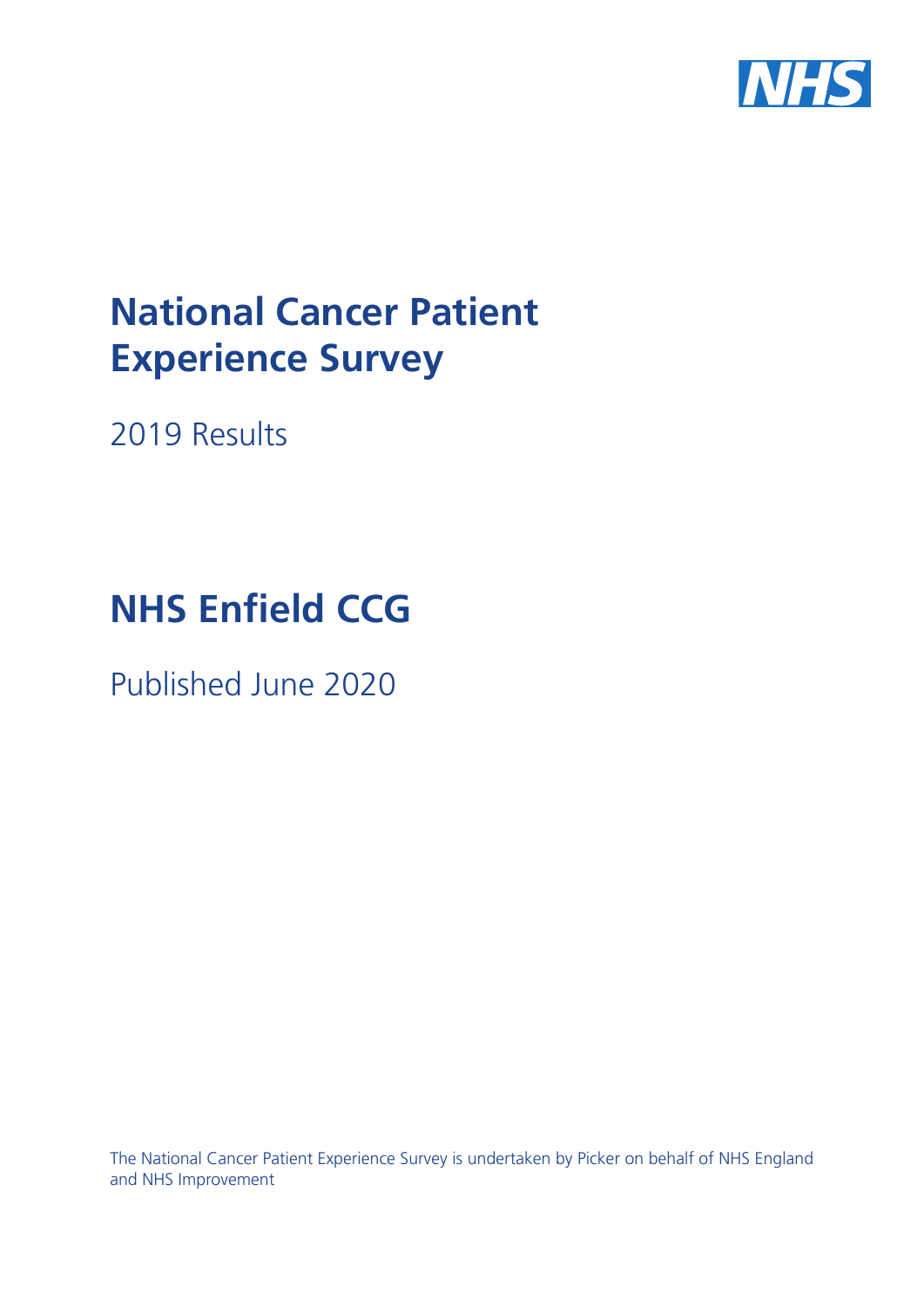# **Executive Summary** Case Mix Adjusted scores

### **Cancer Dashboard Questions**

The following seven questions are included in phase 1 of the Cancer Dashboard developed by Public Health England and NHS England:

Q61. Patient's average rating of care scored from very poor to very good

| $\overline{0}$ | $\overline{2}$   | 3                                                             | 4 | 5 | 6 | 7 | 8<br>8.5 | 9 | 10                                                                                            |  |
|----------------|------------------|---------------------------------------------------------------|---|---|---|---|----------|---|-----------------------------------------------------------------------------------------------|--|
|                |                  |                                                               |   |   |   |   |          |   | Q18. Patient definitely involved as much as they wanted in decisions about care and treatment |  |
|                |                  |                                                               |   |   |   |   |          |   | Q19. Patient given the name of a CNS who would support them through their treatment           |  |
| 80%            |                  | Q20. Patient found it very or quite easy to contact their CNS |   |   |   |   |          |   |                                                                                               |  |
|                |                  |                                                               |   |   |   |   |          |   | Q39. Patient always felt they were treated with respect and dignity while in hospital         |  |
|                | leaving hospital |                                                               |   |   |   |   |          |   | Q41. Hospital staff told patient who to contact if worried about condition or treatment after |  |
| 44%            | treatment        |                                                               |   |   |   |   |          |   | Q55. General practice staff definitely did everything they could to support patient during    |  |
|                |                  |                                                               |   |   |   |   |          |   |                                                                                               |  |

### **Questions Outside Expected Range**

|                                                                                                                   |            | Case Mix Adjusted Scores   |                            |                   |
|-------------------------------------------------------------------------------------------------------------------|------------|----------------------------|----------------------------|-------------------|
|                                                                                                                   | 2019 Score | Lower<br>Expected<br>Range | Upper<br>Expected<br>Range | National<br>Score |
| Q2. Patient thought they were seen as soon as necessary                                                           | 78%        | 80%                        | 88%                        | 84%               |
| Q10. Patient told they could bring a family member or friend when first told they had cancer                      | 70%        | 71%                        | 83%                        | 77%               |
| Q11. Patient felt they were told sensitively that they had cancer                                                 | 81%        | 82%                        | 89%                        | 86%               |
| Q17. Patient definitely told about side effects that could affect them in the future                              | 51%        | 51%                        | 62%                        | 57%               |
| Q18. Patient definitely involved as much as they wanted in decisions about care and<br>treatment                  | 77%        | 77%                        | 85%                        | 81%               |
| Q20. Patient found it very or quite easy to contact their CNS                                                     | 80%        | 80%                        | 89%                        | 85%               |
| Q30. Hospital staff didn't talk in front of patient as if patient wasn't there                                    | 75%        | 78%                        | 89%                        | 84%               |
| Q33. Patient had confidence and trust in all the ward nurses treating them                                        | 65%        | 68%                        | 81%                        | 74%               |
| Q35. All hospital staff asked patient what name they prefer to be called by                                       | 52%        | 62%                        | 80%                        | 71%               |
| Q36. Patient always given enough privacy when discussing condition or treatment                                   | 77%        | 79%                        | 90%                        | 85%               |
| Q39. Patient always felt they were treated with respect and dignity while in hospital                             | 83%        | 83%                        | 93%                        | 88%               |
| Q40. Patient given clear written information about what should or should not do after<br>leaving hospital         | 77%        | 81%                        | 91%                        | 86%               |
| Q41. Hospital staff told patient who to contact if worried about condition or treatment after<br>leaving hospital | 88%        | 91%                        | 98%                        | 94%               |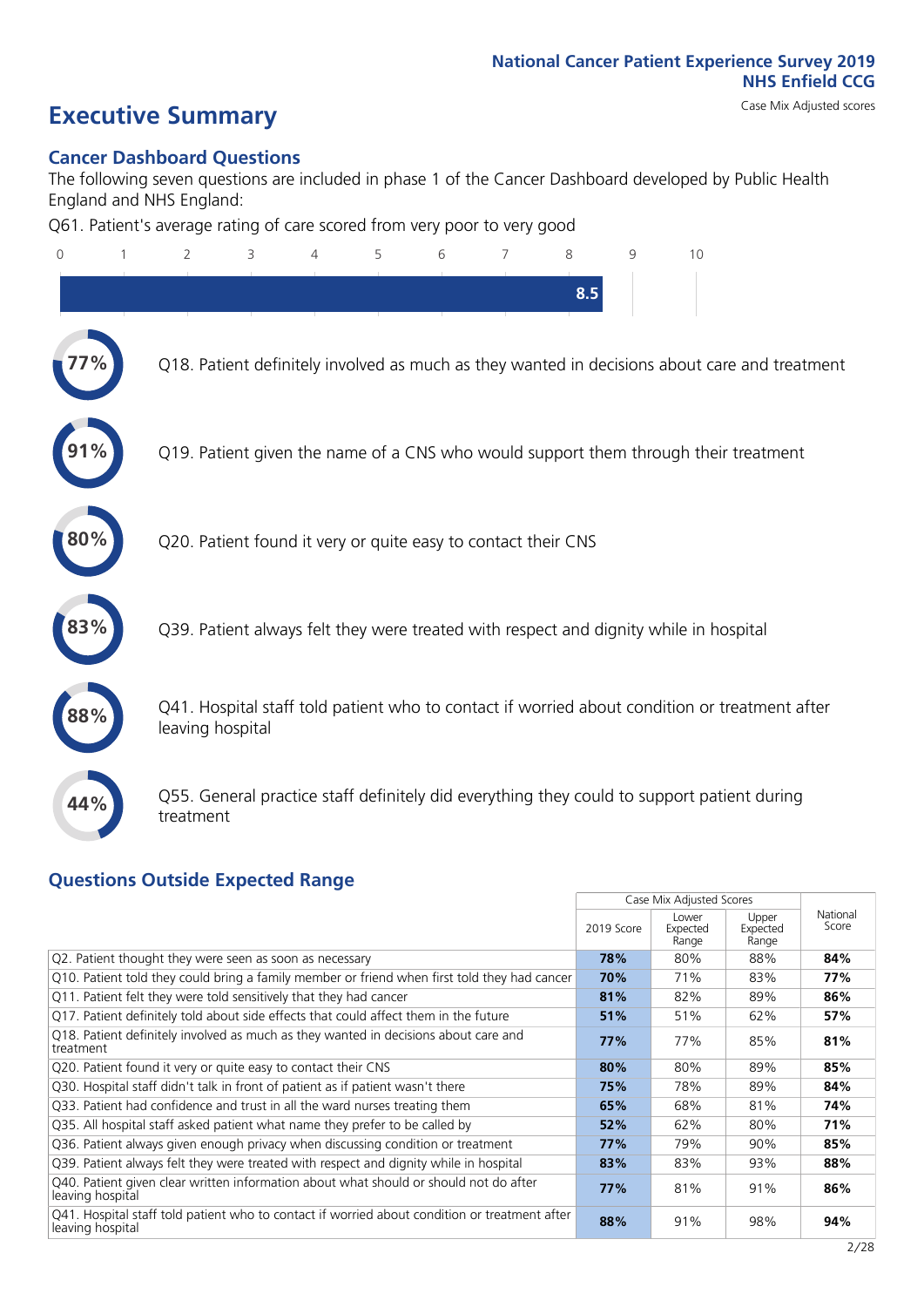|                                                                                                         |            | Case Mix Adjusted Scores   |                            |                   |
|---------------------------------------------------------------------------------------------------------|------------|----------------------------|----------------------------|-------------------|
|                                                                                                         | 2019 Score | Lower<br>Expected<br>Range | Upper<br>Expected<br>Range | National<br>Score |
| Q47. Patient completely given understandable information about whether radiotherapy was<br>working      | 45%        | 49%                        | 70%                        | 60%               |
| Q54. GP given enough information about patient's condition and treatment                                | 92%        | 93%                        | 98%                        | 95%               |
| O55. General practice staff definitely did everything they could to support patient during<br>treatment | 44%        | 52%                        | 65%                        | 58%               |
| O59. Patient felt length of time for attending clinics and appointments for cancer was about<br>right   | 58%        | 63%                        | 76%                        | 69%               |
| Q61. Patient's average rating of care scored from very poor to very good                                | 8.5        | 8.7                        | 9.0                        | 8.8               |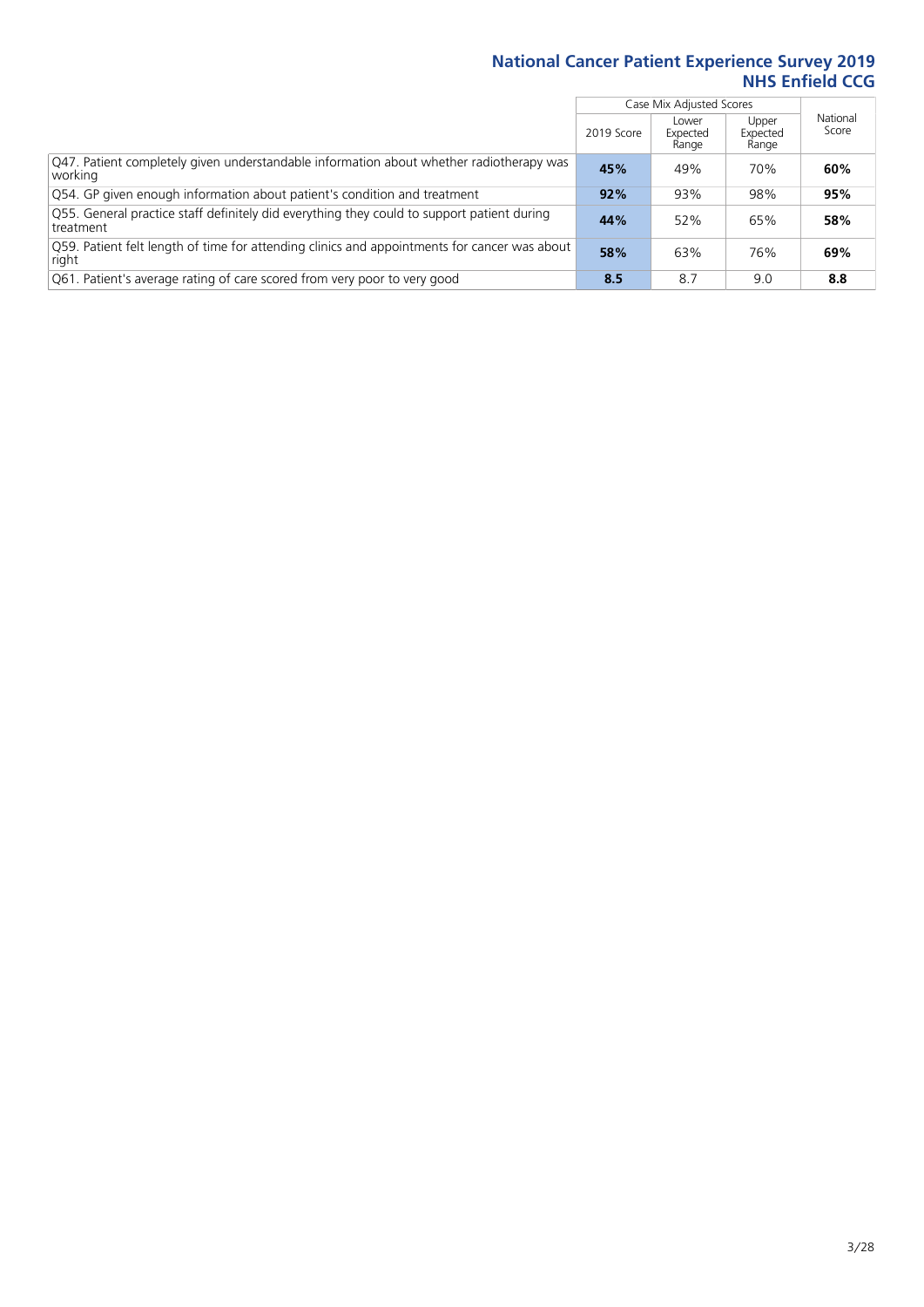# **Introduction**

The National Cancer Patient Experience Survey 2019 is the ninth iteration of the survey first undertaken in 2010. It has been designed to monitor national progress on cancer care; to provide information to drive local quality improvements; to assist commissioners and providers of cancer care; and to inform the work of the various charities and stakeholder groups supporting cancer patients.

The survey was overseen by a national Cancer Patient Experience Advisory Group. This Advisory Group set the principles and objectives of the survey programme and guided questionnaire development. The survey was commissioned and managed by NHS England. The survey provider, Picker, is responsible for designing, running and analysing the survey.

The 2019 survey involved 143 NHS Trusts. Out of 111,366 people, 67,858 people responded to the survey, yielding a response rate of 61%.

# **Methodology**

### **Eligibility, fieldwork and survey methods**

The sample for the survey included all adult (aged 16 and over) NHS patients, with a confirmed primary diagnosis of cancer, discharged from an NHS Trust after an inpatient episode or day case attendance for cancer related treatment in the months of April, May and June 2019. The fieldwork for the survey was undertaken between December 2019 and March 2020.

As in the previous four years, the survey used a mixed mode methodology. Questionnaires were sent by post, with two reminders where necessary, but also included an option to complete the questionnaire online. A Freephone helpline and email was available for respondents to opt out, ask questions about the survey, enable them to complete their questionnaire over the phone and provide access to a translation and interpreting facility for those whose first language was not English.

### **Case-mix adjustment**

Both unadjusted and adjusted scores are presented in this report. Case-mix adjusted scores allows us to account for the impact that differing patient populations might have on results. By using the case-mix adjusted estimates we can obtain a greater understanding of how a CCG is performing given their patient population. The factors taken into account in this case-mix adjustment are gender, age, ethnic group, deprivation, and tumour group.

### **Scoring methodology**

Fifty-two questions from the questionnaire are scored as these questions relate directly to patient experience. For all but one question (Q61), scores are presented as the percentage of positive responses out of all scored responses. For Q61, respondents rate their overall care on a scale of 0 to 10, of which the average was calculated for this question's presented score. The percentages in this report have been rounded to the nearest percentage point. Therefore, in some cases the figures do not appear to add up to 100%.

### **Statistical significance**

In the reporting of 2019 results, appropriate statistical tests have been undertaken to identify unadjusted scores for which the change over time is 'statistically significant'. Thirty-seven scored questions in 2019 have been compared with those of 2018 and a statistically significant change between the two years has been reported where identified.

For the scored questions that are comparable beyond 2018, statistically significant change over the five years has also been reported where identified. A statistically significant difference means that the change in the result is very unlikely to have occurred by sampling variation.

### **Suppression**

### **Question-level suppression**

For scores where the base size per question is  $<$ 21, the score will be suppressed and replaced with an asterisk (\*). The base size will include neutral response options.

### **Double suppression**

If any group within a particular sub-group breakdown (such as the tumour group breakdown) has <21 responses, then the figure for this particular group is suppressed and replaced with an asterisk (\*). If there is only one group within the sub-group breakdown that has <21 respondents, and is therefore suppressed, the group with the next lowest number of respondents is also supressed and replaced with an asterisk (\*) (regardless if it is greater than or less than 21).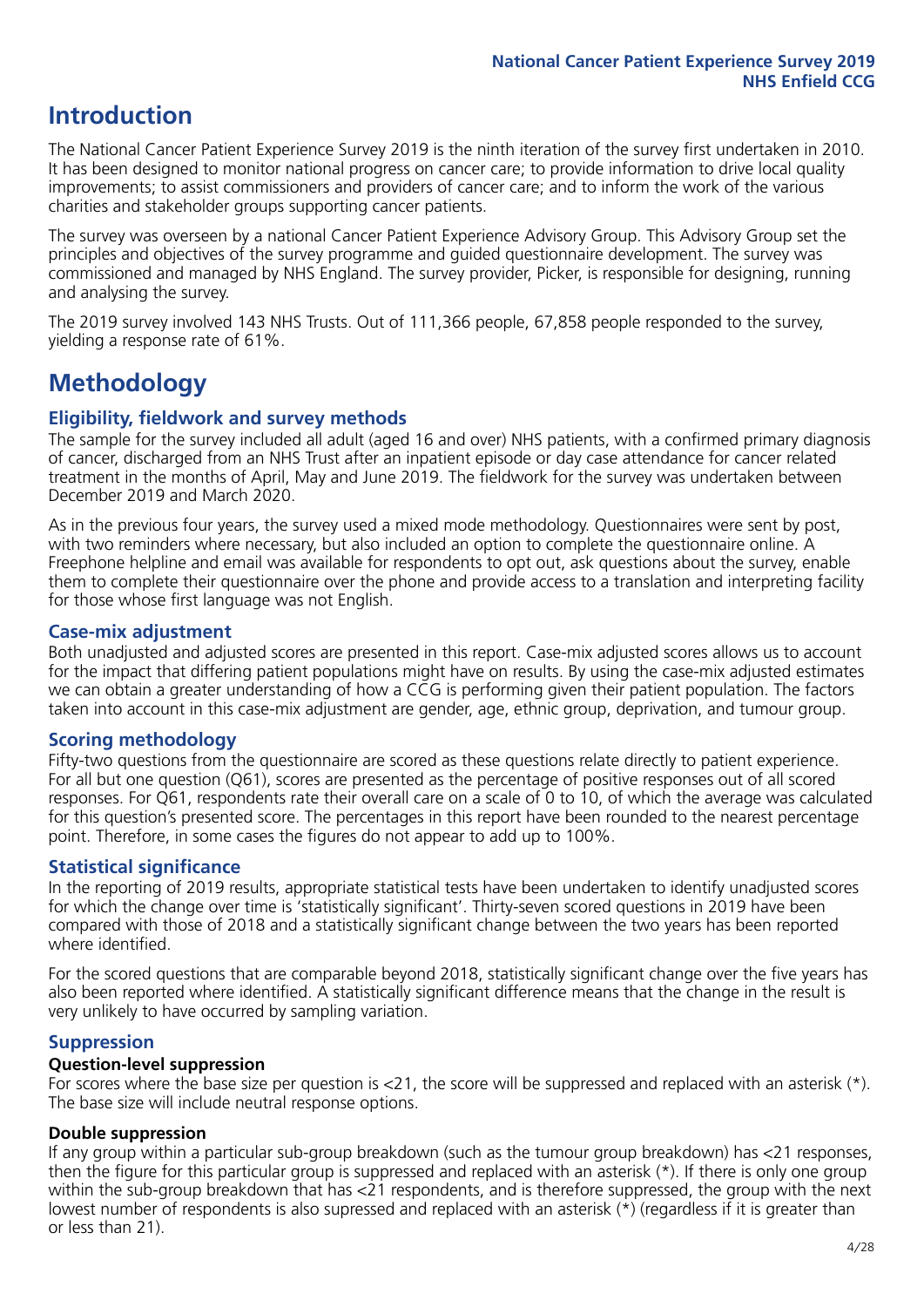# **Understanding the results**

This report shows how this CCG scored for each question in the survey, compared with national results and previous year's results. It is aimed at helping individual CCGs to understand their performance and identify areas for local improvement. Below is a description of the type of results presented within this report and how to understand them.

### **Expected range charts**

The expected range charts in this report show a bar with the lowest and highest score received for each question nationally. Within this bar, an expected range is given (in grey) and a black diamond represents the actual score for this CCG.

CCGs whose score is above the upper limit of the expected range (in the dark blue) are positive outliers, with a score statistically significantly higher than the national mean. This indicates that the CCG performs better than what CCGs of the same size and demographics are expected to perform. The opposite is true if the score is below the lower limit of the expected range (in the light blue); these are negative outliers. For scores within the expected range (in the grey), the score is what we would expect given the CCG's size and demographics.

### **Comparability tables**

The comparability tables show the 2018 and 2019 unadjusted scores for this CCG for each scored question. If there is a significant change from 2018 and 2019 or overall from 2015 to 2019, an arrow will be presented for the direction of change. The adjusted 2019 score will also be presented for each scored question along with the lower and upper expected range and national score. Scores above the upper limit of the expected range will be highlighted dark blue, scores below the lower limit of the expected range will be highlighted light blue, and scores within the lower and upper limit of the expected ranges will be highlighted grey.

### **Tumour type tables**

The tumour type tables show the unadjusted scores for each scored question for each of the 13 tumour groups. The national score for that tumour group is also shown. Unadjusted scores for the same tumour type across different CCGs may not be comparable, as they do not account for the impact that differing patient populations might have on results. Central nervous system is abbreviated as 'CNS' and lower gastrointestinal tract is abbreviated as 'LGT' throughout this report.

### **Year on year charts**

The year on year charts show five columns representing the unadjusted scores of the last five years (2015, 2016, 2017, 2018 and 2019) for each scored question.

### **Notes on specific questions**

Following the development phase of the 2019 survey, several changes were made to the questionnaire. Six scored questions were amended (Q5, Q18, Q30, Q35, Q56 and Q60) and one non-scored question (Q29) was amended that impacted the comparability of questions Q30 to Q41. Of all questions changed or impacted by change, only Q60 is presented with historical comparisons; though the results should be interpreted with caution.

### **Unadjusted data and case-mix adjusted data**

Unadjusted data should be used to see the actual responses from patients relating to the CCG. Case-mix adjusted data, together with expected ranges, should be used to understand whether the results are significantly higher or lower than national results taking account of the patient mix.

### **Further information**

This research was carried out in accordance with the international standard for organisations conducting social research (accreditation to ISO20252:2012; certificate number GB08/74322). The 2019 survey data has been produced and published in line with the Code of Practice for Official Statistics.

For more information on the methodology, please see the Technical Document. It can be viewed along with the 2019 questionnaire and survey quidance on the website at [www.ncpes.co.uk](https://www.ncpes.co.uk/supporting-documents). For all other outputs at National, Trust, CCG and Cancer Alliance level, please see the PDF reports, Excel tables and dashboards at [www.ncpes.co.uk.](https://www.ncpes.co.uk/current-results)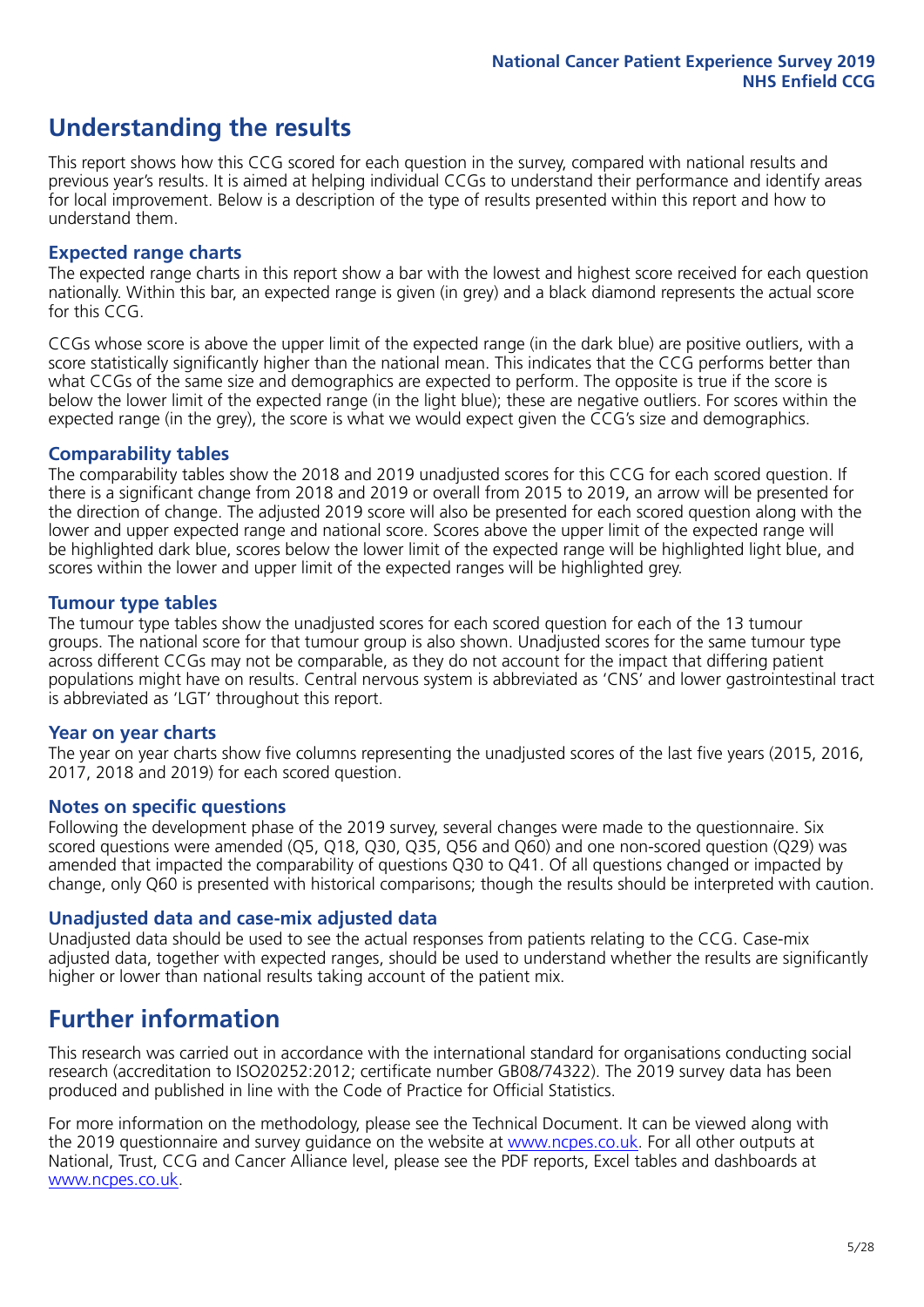### **Response Rate**

### **Overall Response Rate**

371 patients responded out of a total of 725 patients, resulting in a response rate of 51%.

|            | Sample Size | Adjusted<br>Sample | Completed | Response Rate |
|------------|-------------|--------------------|-----------|---------------|
| <b>CCG</b> | 780         | 725                | 371       | 51%           |
| National   | 119,855     | 111.366            | 67.858    | 61%           |

### **Respondents by Survey Type**

|                            | Number of<br>Respondents |
|----------------------------|--------------------------|
| Online                     | 41                       |
| Paper                      | 330                      |
| Phone                      |                          |
| <b>Translation Service</b> |                          |

### **Respondents by Tumour Group**

|                      | Number of<br>Respondents |
|----------------------|--------------------------|
| <b>Brain / CNS</b>   | 5                        |
| <b>Breast</b>        | 84                       |
| Colorectal / LGT     | 44                       |
| Gynaecological       | 15                       |
| Haematological       | 55                       |
| <b>Head and Neck</b> | 8                        |
| Lung                 | 19                       |
| Prostate             | 42                       |
| Sarcoma              | $\overline{\phantom{a}}$ |
| Skin                 | 7                        |
| Upper Gastro         | 1 <sub>3</sub>           |
| Urological           | 34                       |
| Other                | 43                       |

### **Respondents by Age and Gender**

Respondents year of birth has been used to determine age. This information has been amalgamated into 8 age bands. The age and gender distribution for the CCG was as follows:

|        | Age 16-24 | Age 25-34 | Age 35-44 | Age 45-54 | Age 55-64 | Age 65-74 | Age 75-84 | Age 85+ | Total |
|--------|-----------|-----------|-----------|-----------|-----------|-----------|-----------|---------|-------|
| Male   |           |           |           |           | 45        | 60        | 38        |         | 170   |
| Female |           |           | כ ו       | 24        | 51        | 50        | 43        | '5      | 201   |
| Total  |           |           | 20        | 33        | 96        | 110       | 81        | 26      | 371   |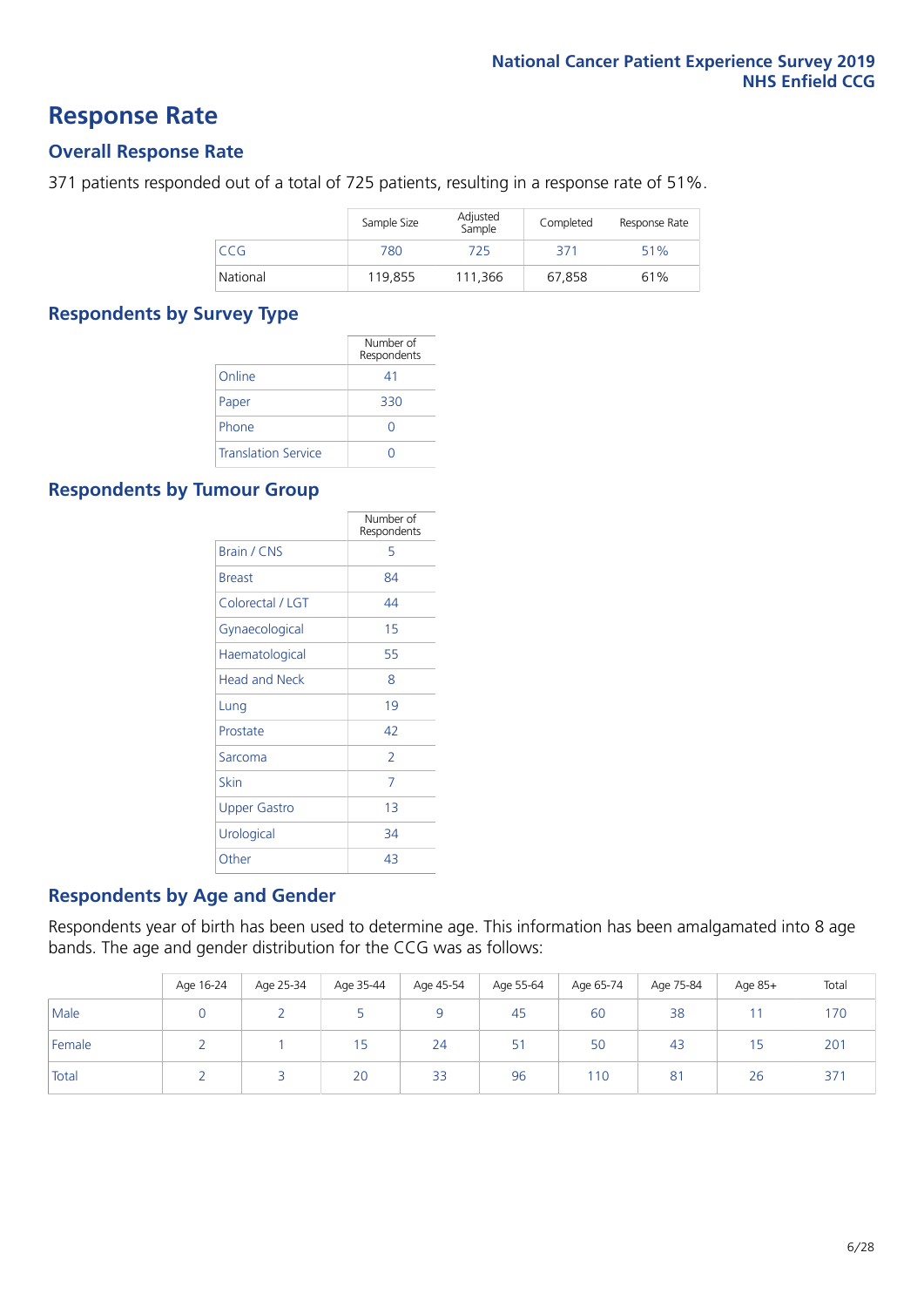# **Expected Range Charts**

| Lower Expected Range<br>Average                                                                                                                                                                                                                                                                                                                                                                                                                                                                                             |       |     | Upper Expected Range |     |     |            |            | Case Mix Adjusted Score  |                   |            |          |
|-----------------------------------------------------------------------------------------------------------------------------------------------------------------------------------------------------------------------------------------------------------------------------------------------------------------------------------------------------------------------------------------------------------------------------------------------------------------------------------------------------------------------------|-------|-----|----------------------|-----|-----|------------|------------|--------------------------|-------------------|------------|----------|
| <b>SEEING YOUR GP</b><br>Q1. Saw GP once or twice before being told they needed to go to<br>hospital<br>Q2. Patient thought they were seen as soon as necessary                                                                                                                                                                                                                                                                                                                                                             | $0\%$ | 10% | 20%                  | 30% | 40% | 50%        | 60%        | 70%                      | 80%<br>76%<br>78% |            | 90% 100% |
| <b>DIAGNOSTIC TESTS</b><br>Q5. Received all the information needed about the test<br>Q6. The length of time waiting for the test to be done was about<br>right<br>Q7. Test results explained in completely understandable way                                                                                                                                                                                                                                                                                               | 0%    | 10% | 20%                  | 30% | 40% | 50%        | 60%        | 70%                      | 80%<br>78%        | 93%<br>89% | 90% 100% |
| <b>FINDING OUT WHAT WAS WRONG WITH YOU</b><br>Q10. Patient told they could bring a family member or friend when<br>first told they had cancer<br>Q11. Patient felt they were told sensitively that they had cancer<br>Q12. Patient completely understood the explanation of what was<br>wrong<br>Q13. Patient given easy to understand written information about<br>the type of cancer they had                                                                                                                             | $0\%$ | 10% | 20%                  | 30% | 40% | 50%        | 60%        | 70%<br>70%<br>75%<br>72% | 80%<br>81%        |            | 90% 100% |
| <b>DECIDING THE BEST TREATMENT FOR YOU</b><br>Q14. Patient felt that treatment options were completely explained<br>Q15. Patient felt possible side effects were definitely explained in<br>an understandable way<br>Q16. Patient definitely given practical advice and support in dealing<br>with side effects of treatment<br>Q17. Patient definitely told about side effects that could affect<br>them in the future<br>Q18. Patient definitely involved as much as they wanted in<br>decisions about care and treatment | $0\%$ | 10% | 20%                  | 30% | 40% | 50%<br>51% | 60%<br>63% | 70%<br>70%               | 80%<br>80%<br>77% |            | 90% 100% |
| <b>CLINICAL NURSE SPECIALIST (CNS)</b><br>Q19. Patient given the name of a CNS who would support them<br>through their treatment<br>Q20. Patient found it very or quite easy to contact their CNS<br>Q21. Patient got understandable answers to important questions<br>all or most of the time                                                                                                                                                                                                                              | $0\%$ | 10% | 20%                  | 30% | 40% | 50%        | 60%        | 70%                      | 80%<br>80%        | 91%<br>86% | 90% 100% |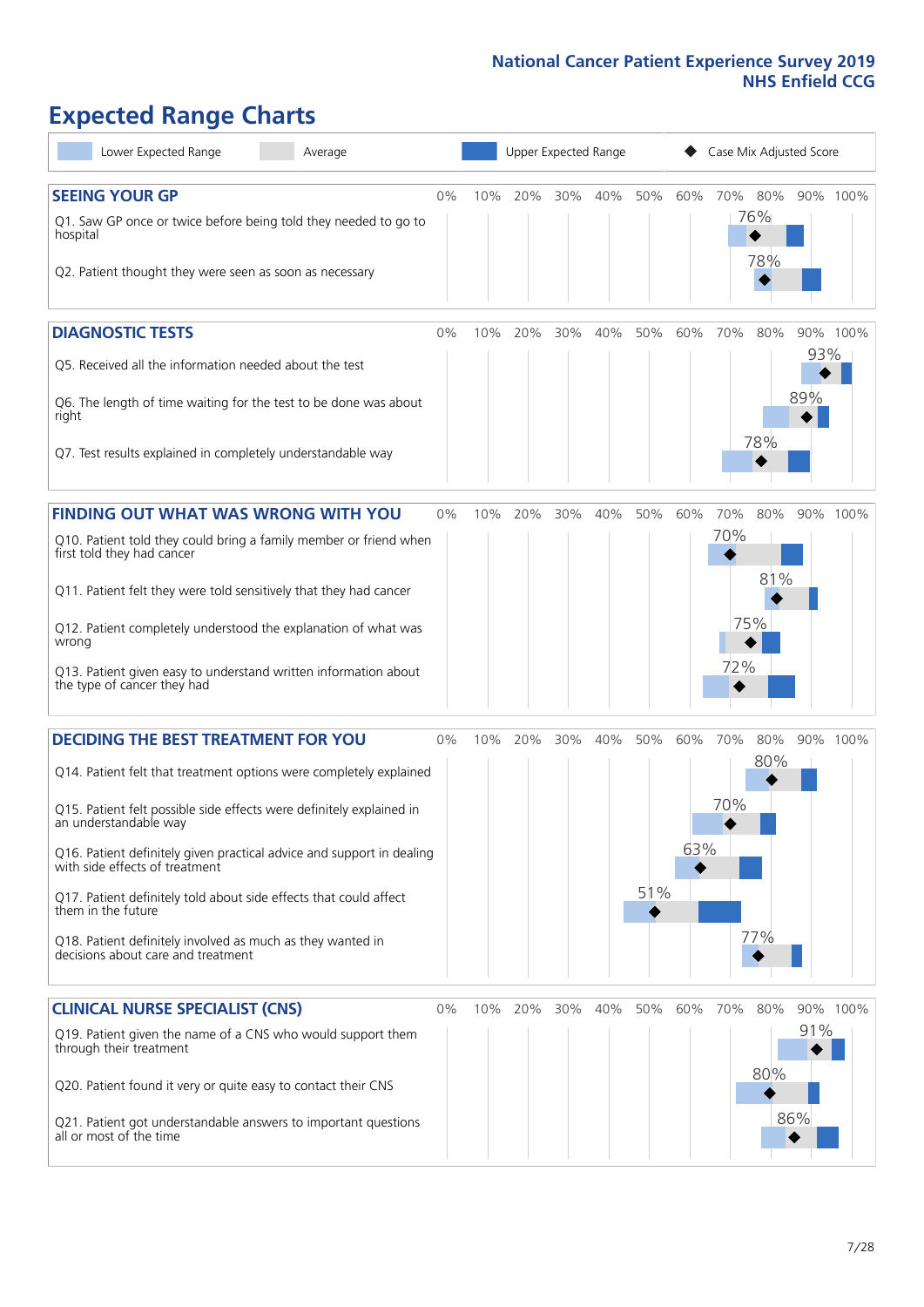# **Expected Range Charts**

| Lower Expected Range<br>Average                                                                                                                 | Upper Expected Range |     |     |     |     |     | Case Mix Adjusted Score |     |     |          |  |
|-------------------------------------------------------------------------------------------------------------------------------------------------|----------------------|-----|-----|-----|-----|-----|-------------------------|-----|-----|----------|--|
| <b>SUPPORT FOR PEOPLE WITH CANCER</b><br>0%<br>Q22. Hospital staff gave information about support or self-help<br>groups for people with cancer | 10%                  | 20% | 30% | 40% | 50% | 60% | 70%                     | 80% | 88% | 90% 100% |  |
| Q23. Hospital staff discussed or gave information about the impact<br>cancer could have on day to day activities                                |                      |     |     |     |     |     |                         | 82% |     |          |  |
| Q24. Hospital staff gave information on getting financial help or<br>possible benefits                                                          |                      |     |     |     |     | 61% |                         | 79% |     |          |  |
| Q25. Hospital staff told patient they could get free prescriptions                                                                              |                      |     |     |     |     |     |                         |     |     |          |  |
| <b>OPERATIONS</b><br>$0\%$                                                                                                                      | 10%                  | 20% | 30% | 40% | 50% | 60% | 70%                     | 80% |     | 90% 100% |  |
| Q27. Beforehand, patient had all the information needed about the<br>operation                                                                  |                      |     |     |     |     |     |                         |     |     | 97%      |  |
| Q28. Afterwards, staff completely explained how operation had<br>gone in understandable way                                                     |                      |     |     |     |     |     |                         | 78% |     |          |  |
| <b>HOSPITAL CARE AS AN INPATIENT</b><br>0%                                                                                                      | 10%                  | 20% | 30% | 40% | 50% | 60% | 70%                     | 80% |     | 90% 100% |  |
| Q30. Hospital staff didn't talk in front of patient as if patient wasn't<br>there                                                               |                      |     |     |     |     |     |                         | 75% |     |          |  |
| Q31. Patient had confidence and trust in all doctors treating them                                                                              |                      |     |     |     |     |     |                         | 83% |     |          |  |
| Q32. Patient's family or someone close definitely felt able to talk to<br>a doctor                                                              |                      |     |     |     |     |     | 70%                     |     |     |          |  |
| Q33. Patient had confidence and trust in all the ward nurses<br>treating them                                                                   |                      |     |     |     |     |     | 65%                     |     |     |          |  |
| Q34. Patient thought there were always or nearly always enough<br>nurses on duty to care for them                                               |                      |     |     |     |     | 60% |                         |     |     |          |  |
| Q35. All hospital staff asked patient what name they prefer to be<br>called by                                                                  |                      |     |     |     | 52% |     |                         |     |     |          |  |
| Q36. Patient always given enough privacy when discussing<br>condition or treatment                                                              |                      |     |     |     |     |     |                         | 77% |     |          |  |
| Q37. Patient definitely found hospital staff to discuss worries or<br>fears during their inpatient visit                                        |                      |     |     |     | 47% |     |                         |     |     |          |  |
| Q38. Hospital staff definitely did everything they could to help<br>control pain                                                                |                      |     |     |     |     |     |                         | 81% |     |          |  |
| Q39. Patient always felt they were treated with respect and dignity<br>while in hospital                                                        |                      |     |     |     |     |     |                         | 83% |     |          |  |
| Q40. Patient given clear written information about what should or<br>should not do after leaving hospital                                       |                      |     |     |     |     |     |                         | 77% |     |          |  |
| Q41. Hospital staff told patient who to contact if worried about<br>condition or treatment after leaving hospital                               |                      |     |     |     |     |     |                         |     | 88% |          |  |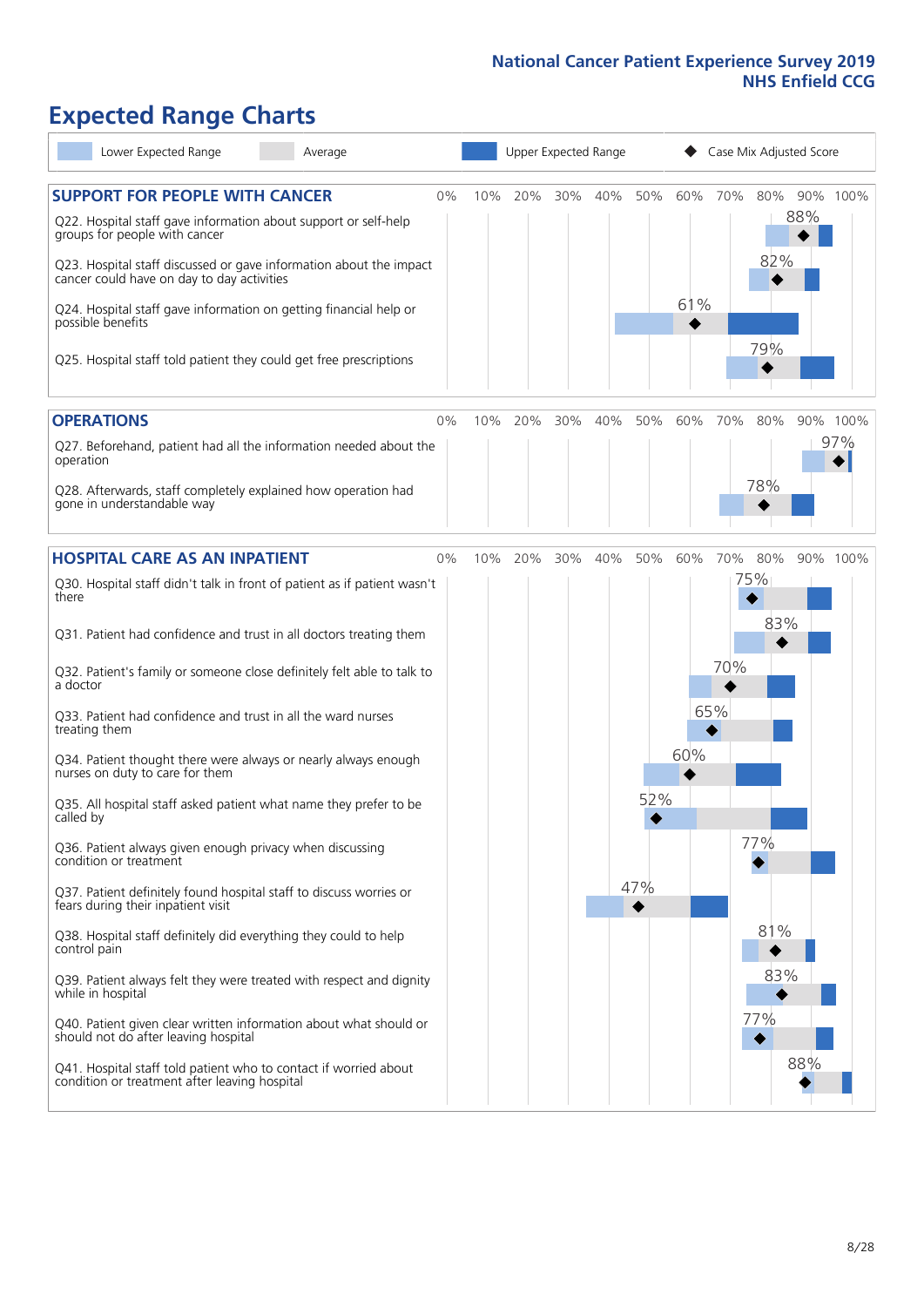# **Expected Range Charts**

| Lower Expected Range<br>Average                                                                                                                                                                                                                                                                                                                                                                                                                                                                                                                                                                                                                                                                        |       |     |     |            | Upper Expected Range |     |            | Case Mix Adjusted Score |                       |          |                 |
|--------------------------------------------------------------------------------------------------------------------------------------------------------------------------------------------------------------------------------------------------------------------------------------------------------------------------------------------------------------------------------------------------------------------------------------------------------------------------------------------------------------------------------------------------------------------------------------------------------------------------------------------------------------------------------------------------------|-------|-----|-----|------------|----------------------|-----|------------|-------------------------|-----------------------|----------|-----------------|
| <b>HOSPITAL CARE AS A DAY PATIENT / OUTPATIENT 0%</b><br>Q43. Patient definitely found hospital staff to discuss worries or<br>fears during their outpatient or day case visit<br>Q44. Cancer doctor had the right documents at patient's last<br>outpatient appointment<br>Q46. Beforehand patient completely had all information needed<br>about radiotherapy treatment<br>Q47. Patient completely given understandable information about<br>whether radiotherapy was working<br>Q49. Beforehand patient completely had all information needed<br>about chemotherapy treatment<br>Q50. Patient given enough information about whether<br>chemotherapy was working in a completely understandable way |       | 10% | 20% | 30%        | 40%<br>45%<br>◆      | 50% | 60%        | 71%<br>65%              | 70% 80%<br>80%<br>81% |          | 90% 100%<br>98% |
| <b>HOME CARE AND SUPPORT</b><br>Q51. Hospital staff definitely gave family or someone close all the<br>information needed to help care at home<br>Q52. Patient definitely given enough support from health or social<br>services during treatment<br>Q53. Patient definitely given enough support from health or social<br>services after treatment                                                                                                                                                                                                                                                                                                                                                    | 0%    | 10% | 20% | 30%        | 40%<br>44%<br>37%    | 50% | 60%<br>56% | 70%                     | 80%                   |          | 90% 100%        |
| <b>CARE FROM YOUR GENERAL PRACTICE</b><br>Q54. GP given enough information about patient's condition and<br>treatment<br>Q55. General practice staff definitely did everything they could to<br>support patient during treatment                                                                                                                                                                                                                                                                                                                                                                                                                                                                       | 0%    | 10% | 20% | 30%        | 40%<br>44%           | 50% | 60%        | 70%                     | 80%                   | 92%      | 90% 100%        |
| <b>YOUR OVERALL NHS CARE</b><br>Q56. Different people treating and caring for patient always work<br>well together to give best possible care<br>Q57. Patient given a care plan<br>Q58. Overall the administration of care was good or very good<br>Q59. Patient felt length of time for attending clinics and<br>appointments for cancer was about right<br>Q60. Someone discussed with patient whether they would like to<br>take part in cancer research                                                                                                                                                                                                                                            | $0\%$ | 10% | 20% | 30%<br>32% | 40%<br>38%           | 50% | 60%<br>58% | 70%<br>70%              | 80%                   | 87%      | 90% 100%        |
| Q61. Patient's average rating of care scored from very poor to very<br>good                                                                                                                                                                                                                                                                                                                                                                                                                                                                                                                                                                                                                            | 0     |     | 2   | 3          | $\overline{4}$       | 5   | 6          | 7                       | 8                     | 9<br>8.5 | 10              |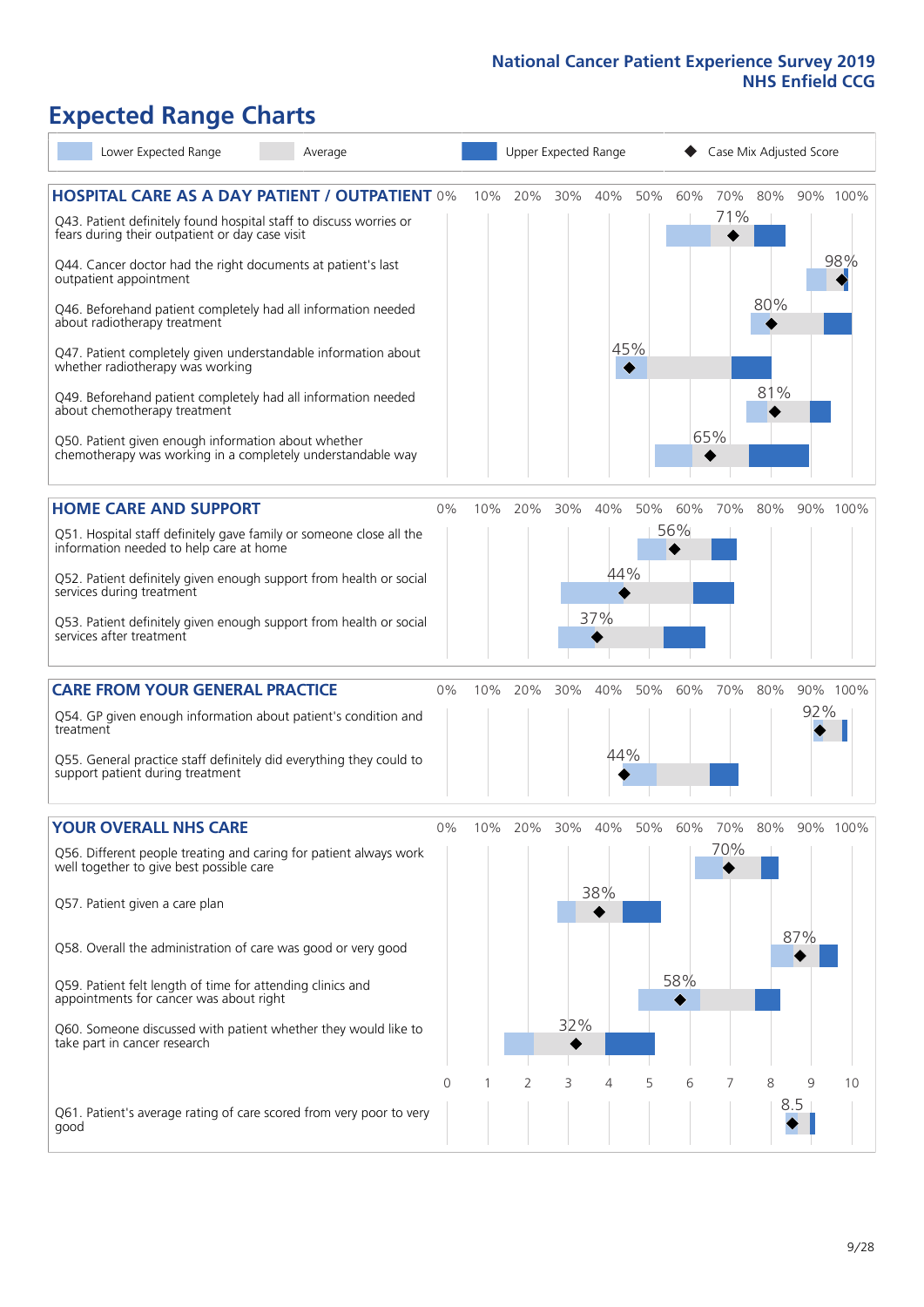# **Comparability Tables**

\* Indicates where a score has been suppressed because there are less than 21 responses.

\*\* No score available for 2018.

 $\triangle$  or  $\nabla$ 

Change 2018-2019: Indicates where 2019 score is significantly higher or lower than 2018 score Change Overall: Indicates significant change overall (2015, 2016, 2017, 2018 and 2019).

Adjusted Score below Lower Expected Range Adjusted Score between Upper and Lower Expected Ranges Adjusted Score above Upper

Expected Range

|                                                                             | Case Mix Adjusted Scores<br>Unadjusted Scores |               |           |               |                                                       |         |               |                            |                            |                   |
|-----------------------------------------------------------------------------|-----------------------------------------------|---------------|-----------|---------------|-------------------------------------------------------|---------|---------------|----------------------------|----------------------------|-------------------|
|                                                                             | 2018<br>n                                     | 2018<br>Score | 2019<br>n | 2019<br>Score | $\sqrt{(\text{Change})^2}$ Change<br>$2018 -$<br>2019 | Overall | 2019<br>Score | Lower<br>Expected<br>Range | Upper<br>Expected<br>Range | National<br>Score |
| <b>SEEING YOUR GP</b>                                                       |                                               |               |           |               |                                                       |         |               |                            |                            |                   |
| Q1. Saw GP once or twice before being told they needed to go<br>to hospital | 256                                           | 73%           | 256       | 75%           |                                                       |         | 76%           | 74%                        | 84%                        | 79%               |
| Q2. Patient thought they were seen as soon as necessary                     | 359                                           | 81%           | 363       | 78%           |                                                       |         | 78%           | 80%                        | 88%                        | 84%               |
| <b>DIAGNOSTIC TESTS</b>                                                     |                                               |               |           |               |                                                       |         |               |                            |                            |                   |

| O5. Received all the information needed about the test                    | $**$ | **  | 302 | 92% |  | 93% | 92% | 97% | 95% |
|---------------------------------------------------------------------------|------|-----|-----|-----|--|-----|-----|-----|-----|
| Q6. The length of time waiting for the test to be done was<br>about right | 310  | 88% |     | 88% |  | 89% | 84% | 92% | 88% |
| Q7. Test results explained in completely understandable way               | 309  | 74% | 316 | 76% |  | 78% | 75% | 84% | 80% |

| <b>FINDING OUT WHAT WAS WRONG WITH YOU</b>                                                      |     |     |     |     |     |     |     |     |
|-------------------------------------------------------------------------------------------------|-----|-----|-----|-----|-----|-----|-----|-----|
| Q10. Patient told they could bring a family member or friend<br>when first told they had cancer | 333 | 80% | 335 | 71% | 70% | 71% | 83% | 77% |
| Q11. Patient felt they were told sensitively that they had cancer                               | 355 | 83% | 369 | 82% | 81% | 82% | 89% | 86% |
| Q12. Patient completely understood the explanation of what<br>was wrong                         | 362 | 69% | 370 | 74% | 75% | 69% | 78% | 73% |
| Q13. Patient given easy to understand written information<br>about the type of cancer they had  | 313 | 67% | 321 | 71% | 72% | 70% | 79% | 74% |

| <b>DECIDING THE BEST TREATMENT FOR YOU</b>                                                              |      |     |     |     |     |     |     |     |
|---------------------------------------------------------------------------------------------------------|------|-----|-----|-----|-----|-----|-----|-----|
| Q14. Patient felt that treatment options were completely<br>explained                                   | 327  | 82% | 331 | 79% | 80% | 79% | 87% | 83% |
| Q15. Patient felt possible side effects were definitely explained<br>in an understandable way           | 348  | 67% | 359 | 70% | 70% | 68% | 77% | 73% |
| Q16. Patient definitely given practical advice and support in<br>dealing with side effects of treatment | 341  | 58% | 350 | 63% | 63% | 62% | 72% | 67% |
| Q17. Patient definitely told about side effects that could affect<br>them in the future                 | 325  | 48% | 337 | 53% | 51% | 51% | 62% | 57% |
| Q18. Patient definitely involved as much as they wanted in<br>decisions about care and treatment        | $**$ | **  | 361 | 75% | 77% | 77% | 85% | 81% |

| <b>CLINICAL NURSE SPECIALIST (CNS)</b>                                                    |     |     |     |     |     |     |     |     |
|-------------------------------------------------------------------------------------------|-----|-----|-----|-----|-----|-----|-----|-----|
| Q19. Patient given the name of a CNS who would support them<br>through their treatment    | 345 | 91% | 350 | 91% | 91% | 89% | 95% | 92% |
| Q20. Patient found it very or quite easy to contact their CNS                             | 290 | 82% | 291 | 79% | 80% | 80% | 89% | 85% |
| Q21. Patient got understandable answers to important<br>questions all or most of the time | 289 | 81% | 279 | 84% | 86% | 84% | 91% | 87% |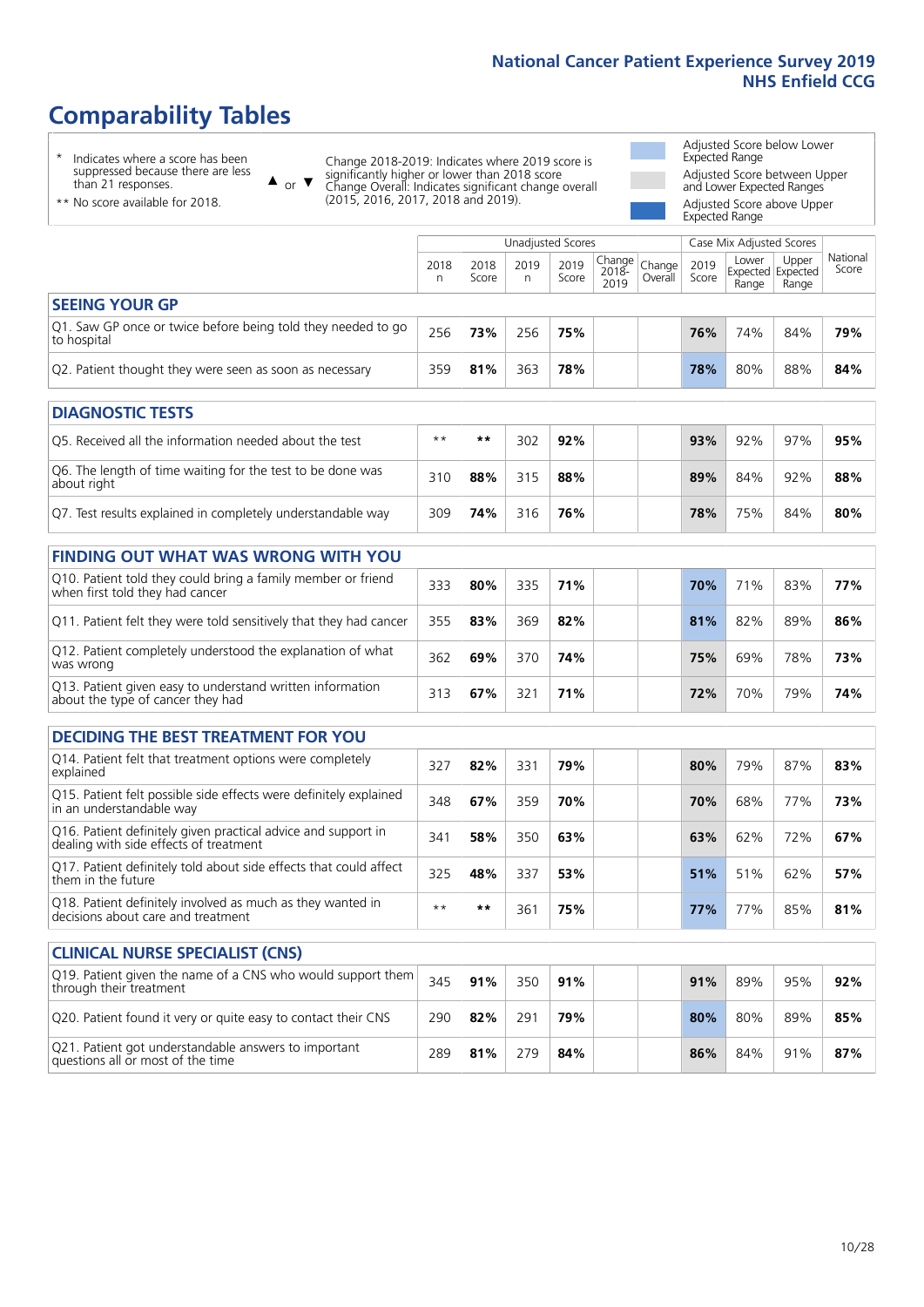# **Comparability Tables**

\* Indicates where a score has been suppressed because there are less than 21 responses.

\*\* No score available for 2018.

 $\triangle$  or  $\nabla$ 

Change 2018-2019: Indicates where 2019 score is significantly higher or lower than 2018 score Change Overall: Indicates significant change overall (2015, 2016, 2017, 2018 and 2019).

Adjusted Score below Lower Expected Range Adjusted Score between Upper and Lower Expected Ranges Adjusted Score above Upper Expected Range

|                                                                                                                   |              |               | Unadjusted Scores |               |                         |                   |               | Case Mix Adjusted Scores            |                |                   |
|-------------------------------------------------------------------------------------------------------------------|--------------|---------------|-------------------|---------------|-------------------------|-------------------|---------------|-------------------------------------|----------------|-------------------|
|                                                                                                                   | 2018<br>n    | 2018<br>Score | 2019<br>n         | 2019<br>Score | Change<br>2018-<br>2019 | Change<br>Overall | 2019<br>Score | Lower<br>Expected Expected<br>Range | Upper<br>Range | National<br>Score |
| <b>SUPPORT FOR PEOPLE WITH CANCER</b>                                                                             |              |               |                   |               |                         |                   |               |                                     |                |                   |
| Q22. Hospital staff gave information about support or self-help<br>groups for people with cancer                  | 275          | 79%           | 302               | 87%           |                         |                   | 88%           | 84%                                 | 92%            | 88%               |
| Q23. Hospital staff discussed or gave information about the<br>impact cancer could have on day to day activities  | 237          | 78%           | 262               | 81%           |                         |                   | 82%           | 80%                                 | 88%            | 84%               |
| Q24. Hospital staff gave information on getting financial help or<br>possible benefits                            | 195          | 50%           | 211               | 61%           |                         |                   | 61%           | 56%                                 | 69%            | 63%               |
| Q25. Hospital staff told patient they could get free prescriptions                                                | 182          | 84%           | 207               | 78%           |                         |                   | 79%           | 77%                                 | 87%            | 82%               |
| <b>OPERATIONS</b>                                                                                                 |              |               |                   |               |                         |                   |               |                                     |                |                   |
| Q27. Beforehand, patient had all the information needed about<br>the operation                                    | 185          | 94%           | 177               | 97%           |                         |                   | 97%           | 93%                                 | 99%            | 96%               |
| Q28. Afterwards, staff completely explained how operation had<br>gone in understandable way                       | 186          | 73%           | 176               | 77%           |                         |                   | 78%           | 73%                                 | 85%            | 79%               |
| <b>HOSPITAL CARE AS AN INPATIENT</b>                                                                              |              |               |                   |               |                         |                   |               |                                     |                |                   |
| Q30. Hospital staff didn't talk in front of patient as if patient<br>wasn't there                                 | $* *$        | $***$         | 177               | 73%           |                         |                   | 75%           | 78%                                 | 89%            | 84%               |
| Q31. Patient had confidence and trust in all doctors treating<br>them                                             | $* *$        | $***$         | 182               | 82%           |                         |                   | 83%           | 78%                                 | 89%            | 84%               |
| Q32. Patient's family or someone close definitely felt able to talk<br>to a doctor                                | $* *$        | $***$         | 165               | 71%           |                         |                   | 70%           | 65%                                 | 79%            | 72%               |
| Q33. Patient had confidence and trust in all the ward nurses<br>treating them                                     | $* *$        | **            | 180               | 66%           |                         |                   | 65%           | 68%                                 | 81%            | 74%               |
| Q34. Patient thought there were always or nearly always<br>enough nurses on duty to care for them                 | $**$         | $***$         | 180               | 60%           |                         |                   | 60%           | 57%                                 | 71%            | 64%               |
| Q35. All hospital staff asked patient what name they prefer to<br>be called by                                    | $**$         | $***$         | 177               | 51%           |                         |                   | 52%           | 62%                                 | 80%            | 71%               |
| Q36. Patient always given enough privacy when discussing<br>condition or treatment                                | $* *$        | $***$         | 180               | 77%           |                         |                   | 77%           | 79%                                 | 90%            | 85%               |
| Q37. Patient definitely found hospital staff to discuss worries or<br>fears during their inpatient visit          | $* *$        | $***$         | 137               | 47%           |                         |                   | 47%           | 43%                                 | 60%            | 52%               |
| Q38. Hospital staff definitely did everything they could to help<br>control pain                                  | $* *$        | $***$         | 159               | 81%           |                         |                   | 81%           | 77%                                 | 89%            | 83%               |
| Q39. Patient always felt they were treated with respect and<br>dignity while in hospital                          | $\star\star$ | $***$         | 181               | 82%           |                         |                   | 83%           | 83%                                 | 93%            | 88%               |
| Q40. Patient given clear written information about what should<br>or should not do after leaving hospital         | $**$         | $***$         | 164               | 77%           |                         |                   | 77%           | 81%                                 | 91%            | 86%               |
| Q41. Hospital staff told patient who to contact if worried about<br>condition or treatment after leaving hospital | $**$         | $***$         | 175               | 88%           |                         |                   | 88%           | 91%                                 | 98%            | 94%               |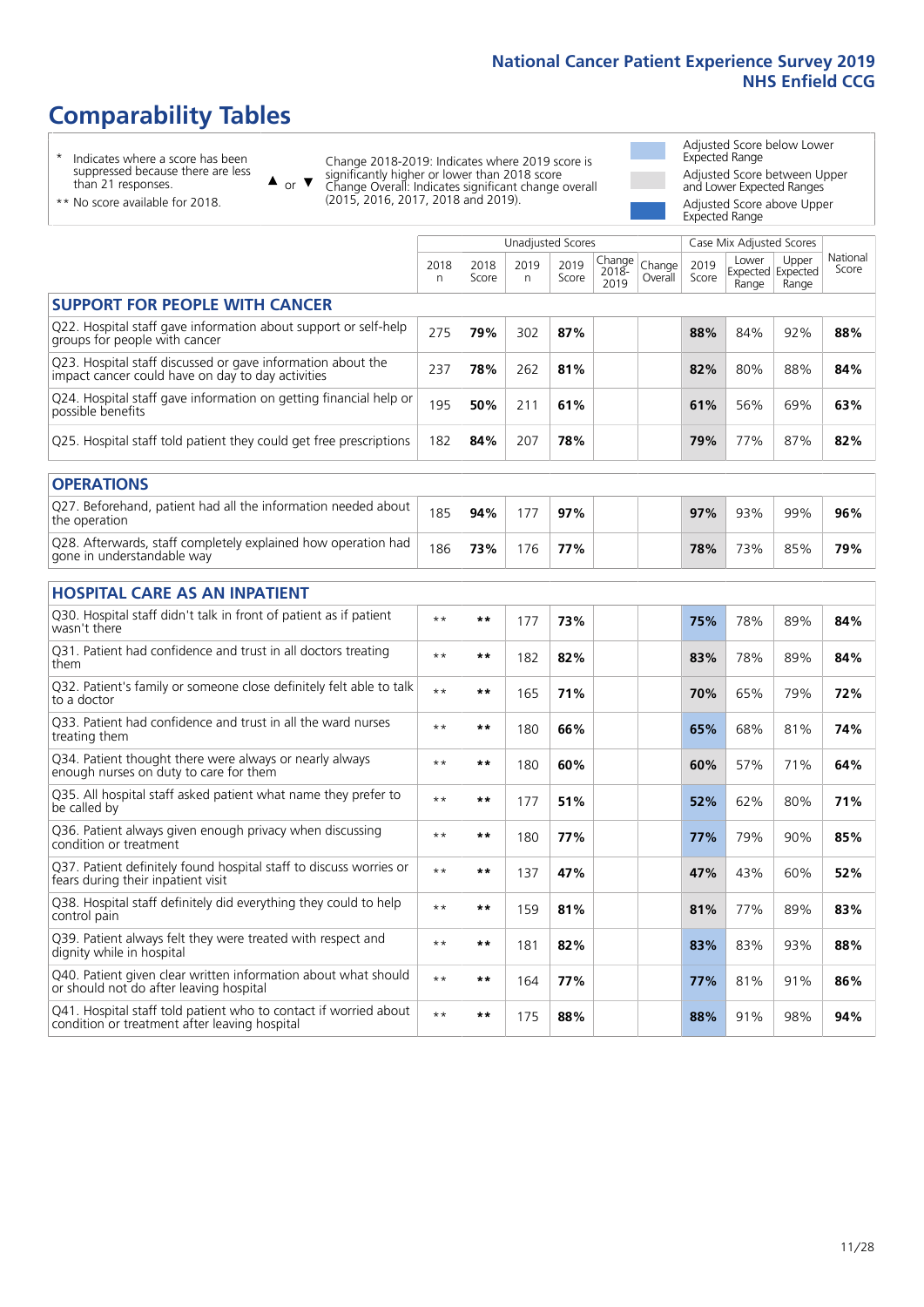# **Comparability Tables**

\* Indicates where a score has been suppressed because there are less than 21 responses.

 $\triangle$  or  $\nabla$ 

Change 2018-2019: Indicates where 2019 score is significantly higher or lower than 2018 score Change Overall: Indicates significant change overall (2015, 2016, 2017, 2018 and 2019).

 $\mathbb{R}$ 

Adjusted Score below Lower Expected Range Adjusted Score between Upper and Lower Expected Ranges Adjusted Score above Upper Expected Range

\*\* No score available for 2018.

|                                                                                                                       |              |               |           | Unadjusted Scores |                         |                   |               | Case Mix Adjusted Scores |                                     |                   |
|-----------------------------------------------------------------------------------------------------------------------|--------------|---------------|-----------|-------------------|-------------------------|-------------------|---------------|--------------------------|-------------------------------------|-------------------|
|                                                                                                                       | 2018<br>n    | 2018<br>Score | 2019<br>n | 2019<br>Score     | Change<br>2018-<br>2019 | Change<br>Overall | 2019<br>Score | Lower<br>Range           | Upper<br>Expected Expected<br>Range | National<br>Score |
| <b>HOSPITAL CARE AS A DAY PATIENT / OUTPATIENT</b>                                                                    |              |               |           |                   |                         |                   |               |                          |                                     |                   |
| Q43. Patient definitely found hospital staff to discuss worries or<br>fears during their outpatient or day case visit | 266          | 61%           | 273       | 69%               |                         |                   | 71%           | 65%                      | 76%                                 | 71%               |
| Q44. Cancer doctor had the right documents at patient's last<br>outpatient appointment                                | 319          | 93%           | 323       | 98%               | ▲                       |                   | 98%           | 94%                      | 98%                                 | 96%               |
| Q46. Beforehand patient completely had all information needed<br>about radiotherapy treatment                         | 114          | 80%           | 99        | 80%               |                         |                   | 80%           | 80%                      | 93%                                 | 86%               |
| Q47. Patient completely given understandable information<br>about whether radiotherapy was working                    | 94           | 53%           | 84        | 46%               |                         |                   | 45%           | 49%                      | 70%                                 | 60%               |
| Q49. Beforehand patient completely had all information needed<br>about chemotherapy treatment                         | 175          | 82%           | 182       | 81%               |                         |                   | 81%           | 79%                      | 90%                                 | 84%               |
| Q50. Patient given enough information about whether<br>chemotherapy was working in a completely understandable way    | 160          | 61%           | 175       | 66%               |                         |                   | 65%           | 61%                      | 75%                                 | 68%               |
|                                                                                                                       |              |               |           |                   |                         |                   |               |                          |                                     |                   |
| <b>HOME CARE AND SUPPORT</b>                                                                                          |              |               |           |                   |                         |                   |               |                          |                                     |                   |
| Q51. Hospital staff definitely gave family or someone close all<br>the information needed to help care at home        | 284          | 54%           | 298       | 56%               |                         |                   | 56%           | 54%                      | 65%                                 | 60%               |
| Q52. Patient definitely given enough support from health or<br>social services during treatment                       | 167          | 37%           | 188       | 43%               |                         |                   | 44%           | 43%                      | 61%                                 | 52%               |
| Q53. Patient definitely given enough support from health or<br>social services after treatment                        | 119          | 32%           | 132       | 36%               |                         |                   | 37%           | 37%                      | 53%                                 | 45%               |
| <b>CARE FROM YOUR GENERAL PRACTICE</b>                                                                                |              |               |           |                   |                         |                   |               |                          |                                     |                   |
| Q54. GP given enough information about patient's condition<br>and treatment                                           | 296          | 93%           | 300       | 91%               |                         |                   | 92%           | 93%                      | 98%                                 | 95%               |
| Q55. General practice staff definitely did everything they could<br>to support patient during treatment               | 206          | 43%           | 232       | 44%               |                         | ▼                 | 44%           | 52%                      | 65%                                 | 58%               |
|                                                                                                                       |              |               |           |                   |                         |                   |               |                          |                                     |                   |
| <b>YOUR OVERALL NHS CARE</b>                                                                                          |              |               |           |                   |                         |                   |               |                          |                                     |                   |
| Q56. Different people treating and caring for patient always<br>work well together to give best possible care         | $\star\star$ | $***$         | 348       | 69%               |                         |                   | 70%           | 68%                      | 78%                                 | 73%               |
| Q57. Patient given a care plan                                                                                        | 266          | 29%           | 271       | 41%               | ▲                       |                   | 38%           | 32%                      | 43%                                 | 38%               |
| Q58. Overall the administration of care was good or very good                                                         | 359          | 87%           | 359       | 88%               |                         |                   | 87%           | 85%                      | 92%                                 | 89%               |
| Q59. Patient felt length of time for attending clinics and<br>appointments for cancer was about right                 | 358          | 57%           | 358       | 58%               |                         |                   | 58%           | 63%                      | 76%                                 | 69%               |
| Q60. Someone discussed with patient whether they would like<br>to take part in cancer research                        | 337          | 36%           | 326       | 33%               |                         | ▲                 | 32%           | 21%                      | 39%                                 | 30%               |
| Q61. Patient's average rating of care scored from very poor to<br>very good                                           | 345          | 8.5           | 350       | 8.5               |                         |                   | 8.5           | 8.7                      | 9.0                                 | 8.8               |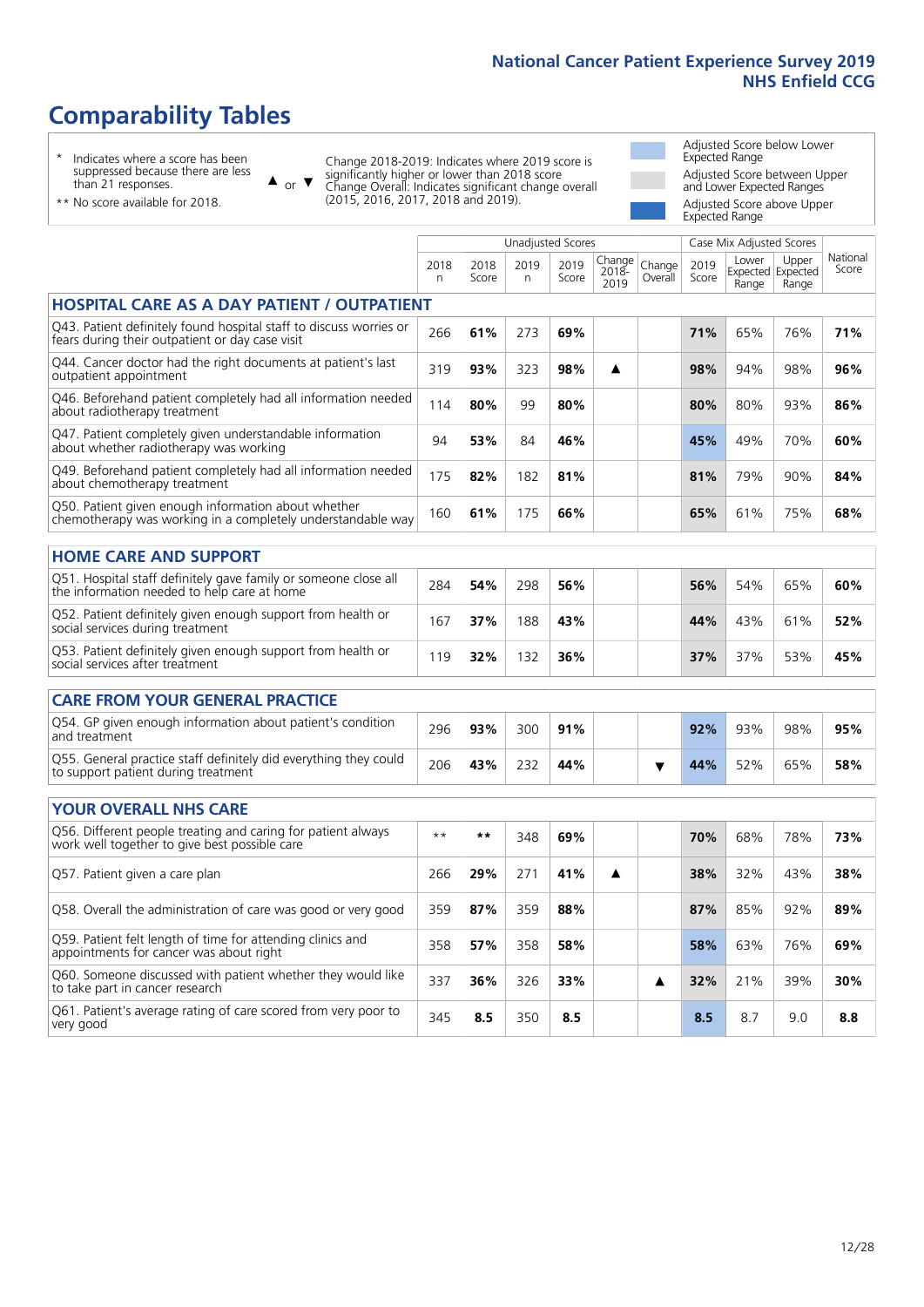- \* Indicates where a score has been suppressed because there are less than 21 responses.
- n.a. Indicates that there were no respondents for that tumour group.

| <b>SEEING YOUR GP</b>                           |              |         |               |                        |                                                          |                |                  |         | Tumour Group |         |         |                 |            |                                                     |                |
|-------------------------------------------------|--------------|---------|---------------|------------------------|----------------------------------------------------------|----------------|------------------|---------|--------------|---------|---------|-----------------|------------|-----------------------------------------------------|----------------|
|                                                 |              | Brain   | <b>Breast</b> | olorectal.<br>LGT<br>Ü | $\overline{\sigma}$<br>naecologic<br>$\overline{\delta}$ | Haematological | Head and<br>Neck | Lung    | Prostate     | Sarcoma | Skin    | Upper<br>Gastro | Jrological | Other                                               | All<br>Cancers |
| Q1. Saw GP once or twice before being told they | CCG          | $\star$ |               | 93% 72%                |                                                          | 57%            | $\star$          | $\star$ | 72%          |         | $\star$ | $\star$         |            | 88% 64% 75%                                         |                |
| needed to go to hospital                        | National 59% |         |               |                        |                                                          |                |                  |         |              |         |         |                 |            | 94% 75% 77% 67% 79% 71% 82% 71% 90% 74% 83% 74% 79% |                |
| Q2. Patient thought they were seen as soon as   | <b>CCG</b>   | $\star$ |               | 81% 79%                |                                                          | 77%            | $\star$          | $\star$ | 81%          |         | $\star$ | $\star$         |            | 88% 76% 78%                                         |                |
| necessary                                       | National     | 79%     |               |                        |                                                          |                |                  |         |              |         |         |                 |            | 89% 83% 81% 82% 81% 84% 86% 69% 85% 79% 85% 79%     | 84%            |

#### **DIAGNOSTIC TESTS** Tumour Group

|                                                   |                                                          | Brain   | <b>Breast</b> | Colorectal<br>LGT | ᠊ᢛ<br>Gynaecologic | ক<br>aematologic | Head and<br>Neck | Lung    | Prostate | Sarcoma | Skin    | Upper<br>Gastro                                     | rological | Other       | All<br>Cancers |
|---------------------------------------------------|----------------------------------------------------------|---------|---------------|-------------------|--------------------|------------------|------------------|---------|----------|---------|---------|-----------------------------------------------------|-----------|-------------|----------------|
| Q5. Received all the information needed about     | <b>CCG</b>                                               | $\star$ |               | 94% 90%           |                    | 97%              | $\star$          |         | 91%      | $\star$ | $\star$ | $\star$                                             |           | 96% 92%     | 92%            |
| the test                                          | National                                                 | 93%     |               | 95% 95%           | 93%                | 95%              | 93% 95% 95% 93%  |         |          |         | 96%     | 95%                                                 | 95%       | 95%         | 95%            |
| Q6. The length of time waiting for the test to be | CCG                                                      | $\star$ | 88%           | 90%               |                    | 92%              | $\star$          | $\star$ | 89%      | $\star$ | $\star$ | $\star$                                             |           | 97% 84% 88% |                |
| done was about right                              | National 84% 91% 88% 86%                                 |         |               |                   |                    |                  |                  |         |          |         |         | 89%   88%   87%   87%   81%   87%   84%   87%   86% |           |             | 88%            |
| Q7. Test results explained in completely          | CCG                                                      | $\star$ | 79%           | 76%               |                    | 74%              | $\star$          | $\star$ | 78%      | $\star$ | $\star$ | $\star$                                             |           | 91% 74% 76% |                |
| understandable way                                | National 71% 83% 82% 77% 77% 79% 80% 80% 78% 84% 75% 80% |         |               |                   |                    |                  |                  |         |          |         |         |                                                     |           |             | 76% 80%        |

| <b>FINDING OUT WHAT WAS WRONG WITH YOU</b>        |          |         |               |                             |                |                    |                        |         | <b>Tumour Group</b> |         |         |                 |            |             |                |
|---------------------------------------------------|----------|---------|---------------|-----------------------------|----------------|--------------------|------------------------|---------|---------------------|---------|---------|-----------------|------------|-------------|----------------|
|                                                   |          | Brain   | <b>Breast</b> | olorectal.<br>LGT<br>$\cup$ | Gynaecological | aematological<br>Ĩ | ad and<br>Neck<br>Head | Lung    | Prostate            | Sarcoma | Skin    | Upper<br>Gastro | Irological | Other       | All<br>Cancers |
| Q10. Patient told they could bring a family       | CCG      | $\star$ | 76%           | 69%                         | $\star$        | 70%                | $\star$                | $\star$ | 83%                 | $\star$ | $\star$ | $\star$         |            | 66% 73%     | 171%           |
| member or friend when first told they had cancer  | National | 85%     | 82%           | 82%                         | 71%            | 71%                | 71%                    | 77%     | 79%                 | 73%     | 69%     | 76%             | 73%        | 75%         | 77%            |
| Q11. Patient felt they were told sensitively that | CCG      | $\star$ | 83% 80%       |                             |                | 87%                | $^\star$               | $\star$ | 93%                 | $\star$ | $\star$ | $\star$         |            | 91% 81% 82% |                |
| they had cancer                                   | National | 79%     |               | 89% 87% 82%                 |                |                    | 84% 87%                | 83%     | 86%                 | 84%     |         | 89% 81%         |            | 84% 83%     | 86%            |
| Q12. Patient completely understood the            | CCG      | $\star$ | 72%           | 84%                         |                | 65%                | $\star$                | $\star$ | 83%                 | $\star$ | $\star$ |                 | 82%        | 74%         | 74%            |
| explanation of what was wrong                     | National | 66%     | 77%           | 79%                         | 73%            | 60%                | 78%                    | 76%     | 79%                 | 67%     | 80%     | 70%             | 77%        |             | 70% 73%        |
| Q13. Patient given easy to understand written     | CCG      | $\star$ | 74%           | 68%                         |                | 77%                | $\star$                | $\star$ | 92%                 | $\ast$  | $\star$ | $\star$         |            | 82% 45%     | 71%            |
| information about the type of cancer they had     | National | 66%     | 78%           | 73%                         | 71%            | 76%                | 69%                    | 67%     | 83%                 |         | 67% 84% | 67%             | 74%        | 65%         | 74%            |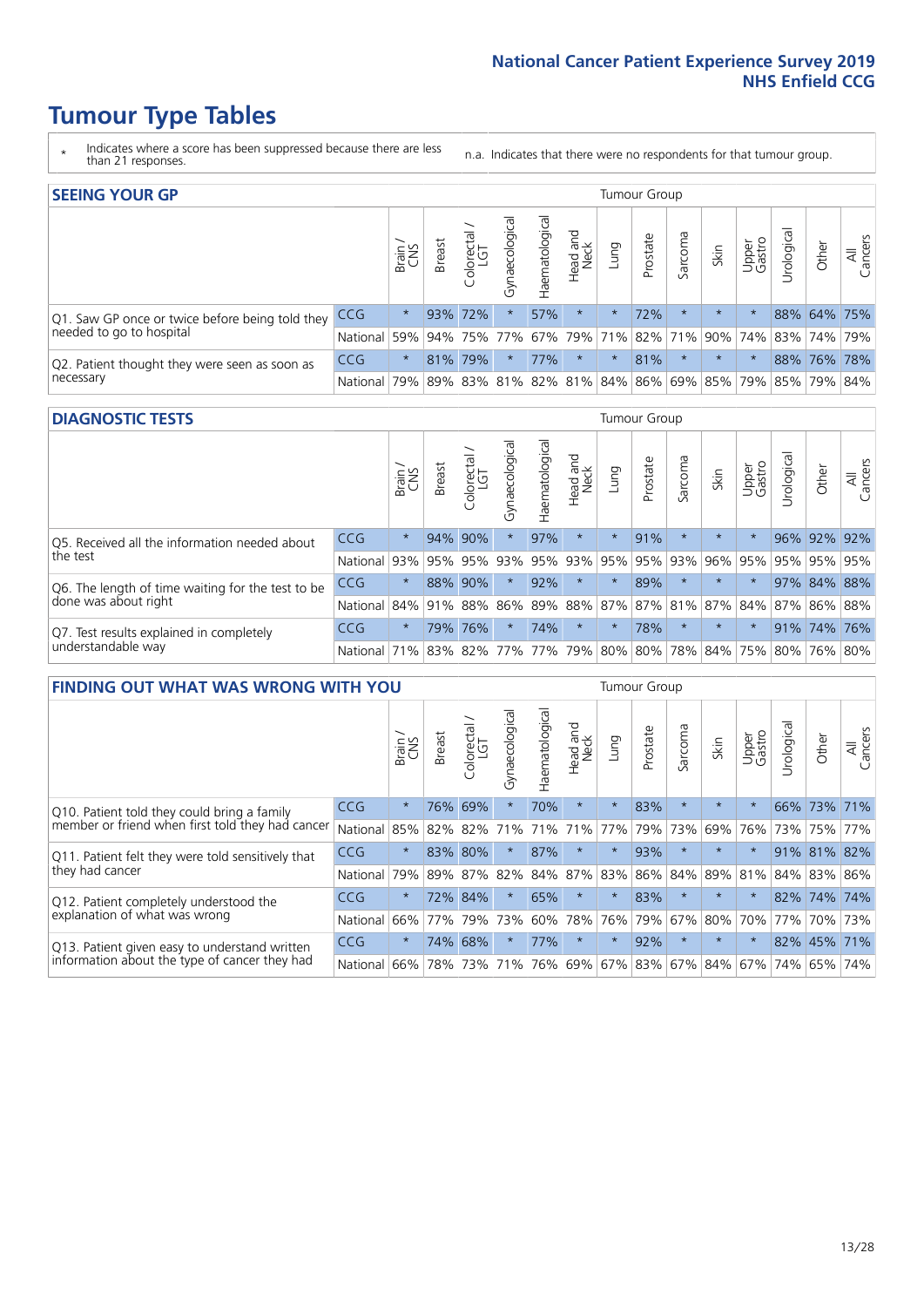- \* Indicates where a score has been suppressed because there are less than 21 responses.
- n.a. Indicates that there were no respondents for that tumour group.

| <b>DECIDING THE BEST TREATMENT FOR YOU</b>           |            |         |        |                        |                |                |                        |         | <b>Tumour Group</b> |          |                                     |                 |            |             |                |
|------------------------------------------------------|------------|---------|--------|------------------------|----------------|----------------|------------------------|---------|---------------------|----------|-------------------------------------|-----------------|------------|-------------|----------------|
|                                                      |            | Brain   | Breast | blorectal.<br>LGT<br>Ũ | Gynaecological | Haematological | ad and<br>Neck<br>Head | Lung    | Prostate            | Sarcoma  | Skin                                | Upper<br>Gastro | Jrological | Other       | All<br>Cancers |
| CCG<br>Q14. Patient felt that treatment options were |            | $\star$ | 84%    | 77%                    | $\star$        | 83%            | $\star$                | $\star$ | 79%                 | $\star$  |                                     | $\star$         | 81%        | 68%         | 79%            |
| completely explained                                 | National   | 85%     | 85%    | 85%                    | 85%            | 82%            | 87%                    | 84%     | 83%                 | 83%      | 89%                                 | 81%             |            | 83% 79% 83% |                |
| Q15. Patient felt possible side effects were         | CCG        | $\star$ | 70%    | 74%                    | $\star$        | 75%            | $\star$                | $\star$ | 76%                 | $\star$  |                                     | $\star$         |            | 67% 67%     | 70%            |
| definitely explained in an understandable way        | National   | 69%     | 74%    | 76%                    | 75%            | 69%            | 73%                    | 74%     | 73%                 | 73%      | 77%                                 | 72%             | 71%        | 70%         | 73%            |
| Q16. Patient definitely given practical advice and   | <b>CCG</b> | $\star$ | 56%    | 58%                    |                | 71%            | $\star$                | $\star$ | 78%                 | $\star$  | $\star$                             | $\star$         |            | 71% 62% 63% |                |
| support in dealing with side effects of treatment    | National   | 63%     | 70%    | 70%                    | 69%            | 65%            | 70%                    | 69%     | 65%                 | 66%      | 71%                                 | 66%             |            | 63% 64%     | 67%            |
| Q17. Patient definitely told about side effects      | CCG        | $\star$ | 51%    | 41%                    | $\star$        | 52%            | $\star$                | $\star$ | 73%                 | $\star$  |                                     | $\star$         |            | 58% 46%     | 53%            |
| that could affect them in the future                 | National   | 62%     | 57%    | 59%                    | 56%            | 51%            | 64%                    | 56%     | 66%                 | 54%      | 66%                                 | 53%             |            | 56% 52%     | 57%            |
| Q18. Patient definitely involved as much as they     | <b>CCG</b> | $\star$ | 73%    | 77%                    | $\star$        | 81%            | $\star$                | $\star$ | 88%                 | $^\star$ | $\star$                             | $\star$         |            | 76% 71%     | 75%            |
| wanted in decisions about care and treatment         | National   | 79%     |        |                        |                |                |                        |         |                     |          | 81% 83% 81% 80% 81% 81% 84% 81% 87% | 79%             | 79%        | 78% 81%     |                |

#### **CLINICAL NURSE SPECIALIST (CNS)** Tumour Group

|                                             |                      | Brain   | <b>Breast</b> | ╮<br>Colorectal<br>LGT | ক<br>Gynaecologic | ক<br>Haematologic | Head and<br>Neck | Lung     | Prostate | Sarcoma     | Skin    | Upper<br>Gastro | Irological                      | Other        | All<br>Cancers |
|---------------------------------------------|----------------------|---------|---------------|------------------------|-------------------|-------------------|------------------|----------|----------|-------------|---------|-----------------|---------------------------------|--------------|----------------|
| Q19. Patient given the name of a CNS who    | <b>CCG</b>           | $\star$ |               | 96% 95%                |                   | 94%               | $\star$          |          | 89%      | $\star$     | $\star$ |                 |                                 | 81% 79% 91%  |                |
| would support them through their treatment  | National             | 95%     | 95%           | 92%                    | 95%               | 92%               | 91%              |          |          | 94% 91% 91% | 91%     | 93%             | 85%                             | 89%          | 92%            |
| Q20. Patient found it very or quite easy to | CCG                  | $\star$ | 81%           | 88%                    |                   | 84%               | $\star$          | $\star$  | 73%      |             | $\star$ | $\star$         | 83%                             | 67% 79%      |                |
| contact their CNS                           | National             |         |               |                        | 86% 84% 88% 85%   | 87%               | 86% 86% 80%      |          |          |             |         | 86% 90% 85%     |                                 |              | 83% 83% 85%    |
| Q21. Patient got understandable answers to  | CCG                  | $\star$ |               | 78% 80%                |                   | 90%               | $\star$          | $^\star$ | 83%      | $\star$     | $\star$ | $\star$         |                                 | 100% 87% 84% |                |
| important questions all or most of the time | National   82%   87% |         |               | $89\%$                 | 86%               |                   |                  |          |          |             |         |                 | 89% 88% 86% 87% 87% 93% 86% 87% |              | 86% 87%        |

| <b>SUPPORT FOR PEOPLE WITH CANCER</b>                                                             |            |         |               |            |                |                |                         |         | Tumour Group |                  |         |                 |           |        |                |
|---------------------------------------------------------------------------------------------------|------------|---------|---------------|------------|----------------|----------------|-------------------------|---------|--------------|------------------|---------|-----------------|-----------|--------|----------------|
|                                                                                                   |            | Brain   | <b>Breast</b> | Colorectal | Gynaecological | Haematological | ead and<br>Neck<br>Head | Lung    | Prostate     | arcoma<br>$\sim$ | Skin    | Upper<br>Gastro | Jrologica | Other  | All<br>Cancers |
| Q22. Hospital staff gave information about<br>support or self-help groups for people with         | <b>CCG</b> | $\star$ | 97%           | 88%        | $\star$        | 87%            | $\star$                 | $\star$ | 97%          | $\star$          | $\star$ | $\star$         | 67%       | 82%    | 87%            |
| cancer                                                                                            | National   | 92%     | 92%           | 88%        | 87%            | 86%            | 88%                     | 87%     | 91%          | 86%              | 90%     | 88%             | 81%       | 83%    | 88%            |
| Q23. Hospital staff discussed or gave information<br>about the impact cancer could have on day to | CCG.       | $\star$ | 89%           | 78%        | $\star$        | 83%            | $\star$                 | $\star$ | 88%          | $\star$          | $\star$ | $\star$         | $\star$   |        | 78% 81%        |
| day activities                                                                                    | National   | 84%     | 86%           | 85%        | 82%            | 84%            | 84%                     | 83%     | 88%          | 81%              | 86%     | 83%             | 78%       | 79%    | 84%            |
| Q24. Hospital staff gave information on getting                                                   | <b>CCG</b> | $\star$ |               | 77% 45%    | $\star$        | 74%            | $\star$                 | $\star$ | 68%          | $\star$          | $\star$ | $\star$         | $\star$   | 33%    | 61%            |
| financial help or possible benefits                                                               | National   | 78%     |               | 68% 61%    | 66%            | 61%            | 67%                     | 72%     | 55%          | 64%              | 60%     | 64%             | 47%       | 59%    | 63%            |
| Q25. Hospital staff told patient they could get                                                   | <b>CCG</b> | $\star$ | 81%           | 88%        | $\star$        | 78%            | $\star$                 | $\star$ | 88%          | $\star$          | $\star$ | $\star$         | $\star$   | $\ast$ | 78%            |
| free prescriptions                                                                                | National   | 82%     | 81%           | 83%        | 79%            | 87%            | 84%                     | 86%     | 80%          | 78%              | 71%     | 84%             | 73%       | 81%    | 82%            |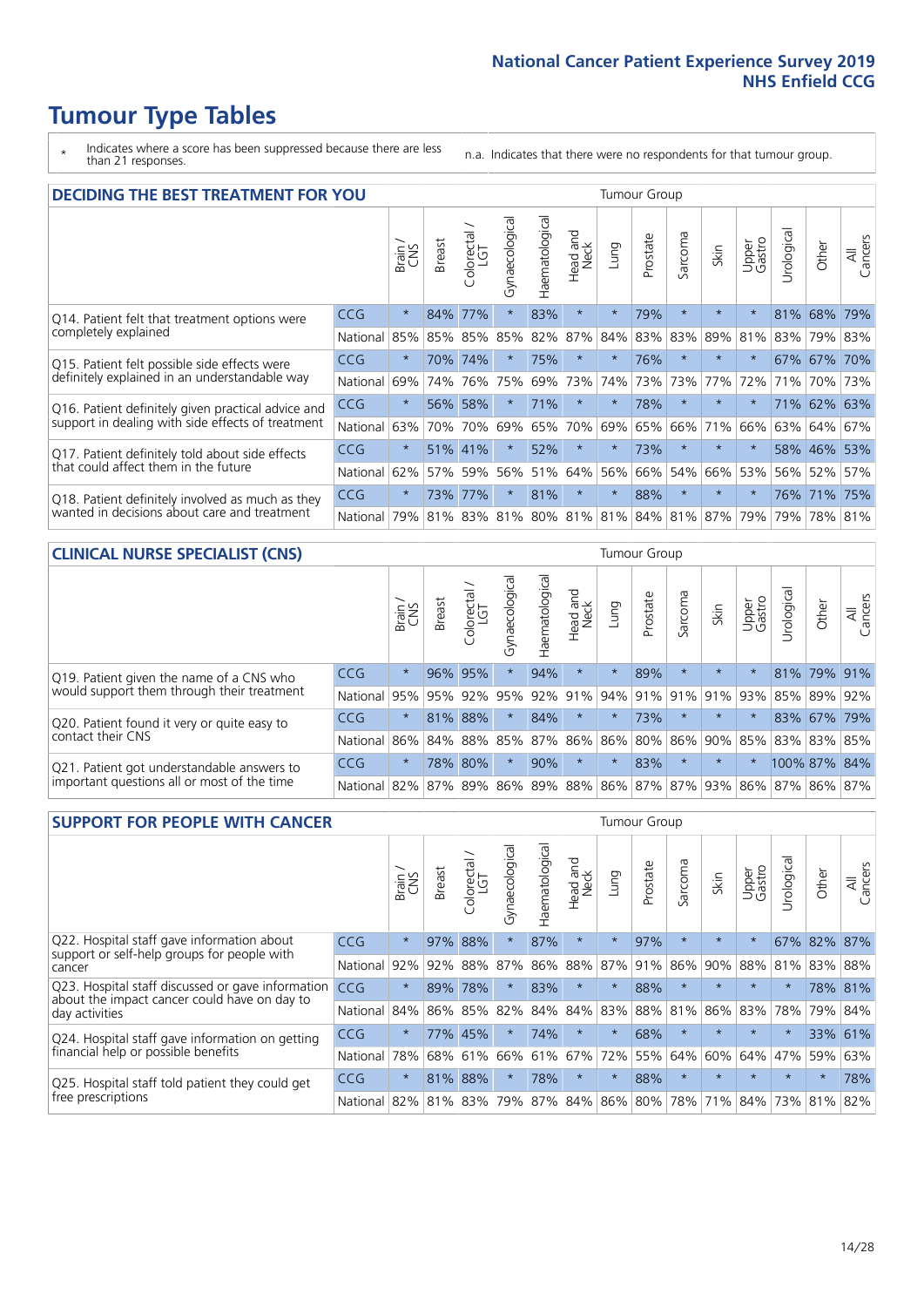- \* Indicates where a score has been suppressed because there are less than 21 responses.
- n.a. Indicates that there were no respondents for that tumour group.

| <b>OPERATIONS</b>                                |              |         |               |                   |                |                     |                  |         | Tumour Group                |         |         |                 |            |                                                         |                |
|--------------------------------------------------|--------------|---------|---------------|-------------------|----------------|---------------------|------------------|---------|-----------------------------|---------|---------|-----------------|------------|---------------------------------------------------------|----------------|
|                                                  |              | Brain   | <b>Breast</b> | Colorectal<br>LGT | Gynaecological | Haematological      | Head and<br>Neck | Dung    | Prostate                    | Sarcoma | Skin    | Upper<br>Gastro | Urological | Other                                                   | All<br>Cancers |
| Q27. Beforehand, patient had all the information | CCG          | $\star$ |               | 98% 96%           | $\star$        | $\star$             | $\star$          | $\star$ | $\star$                     | $\star$ | $\star$ | $\star$         | 96%        | $\star$                                                 | 97%            |
| needed about the operation                       | National I   | $96\%$  |               |                   |                |                     |                  |         |                             |         |         |                 |            | 97% 96% 96% 94% 96% 95% 97% 95% 96% 96% 95% 95% 95% 96% |                |
| Q28. Afterwards, staff completely explained how  | <b>CCG</b>   | $\star$ |               | 79% 71%           | $\star$        |                     | $\star$          | $\star$ | $\star$                     | $\star$ | $\star$ | $\star$         |            | 83% 76% 77%                                             |                |
| operation had gone in understandable way         | National 76% |         |               |                   |                | 79% 83% 79% 78% 79% |                  |         | 79%   78%   80%   82%   79% |         |         |                 |            | 76% 77%                                                 | 79%            |

#### **HOSPITAL CARE AS AN INPATIENT** Tumour Group

|                                                                                                   |              | Brain   | Breast  | $\overline{\phantom{0}}$<br>Colorectal /<br>LGT | Gynaecological | Haematological | Head and<br>Neck | Lung    | Prostate | Sarcoma | Skin    | Upper<br>Gastro | Urological                                  | Other   | All<br>Cancers |
|---------------------------------------------------------------------------------------------------|--------------|---------|---------|-------------------------------------------------|----------------|----------------|------------------|---------|----------|---------|---------|-----------------|---------------------------------------------|---------|----------------|
| Q30. Hospital staff didn't talk in front of patient                                               | CCG          | $\star$ | 75%     | 60%                                             | $\star$        | 77%            | $\star$          | $\star$ | $\star$  | $\star$ | $\star$ | $\star$         | $\star$                                     | $\star$ | 73%            |
| as if patient wasn't there                                                                        | National     | 81%     | 86%     | 81%                                             | 83%            | 84%            | 83%              | 81%     | 88%      | 86%     | 86%     | 81%             | 83%                                         | 82%     | 84%            |
| O31. Patient had confidence and trust in all<br>doctors treating them                             | CCG          | $\star$ | 88% 76% |                                                 |                | 91%            | $\star$          | $\star$ | $\star$  | $\star$ | $\star$ | ÷               | $\star$                                     | $\star$ | 82%            |
|                                                                                                   | National     | 82%     |         | 83% 85%                                         | 83%            | 82%            |                  | 87% 83% | 89%      | 86%     | 85%     | 81% 85%         |                                             | 80%     | 84%            |
| Q32. Patient's family or someone close definitely                                                 | CCG          | $\star$ | 76%     | 71%                                             |                | 77%            | $\star$          | $\star$ | $\star$  | $\star$ | n.a.    |                 | $\star$                                     | $\star$ | 71%            |
| felt able to talk to a doctor                                                                     | National     | 67%     | 72%     | 73%                                             | 72%            | 74%            | 75%              | 74%     | 72%      | 71%     | 74%     | 73%             | 71%                                         | 69%     | 72%            |
| O33. Patient had confidence and trust in all the<br>ward nurses treating them                     | CCG          | $\star$ |         | 69% 44%                                         | $\star$        | 74%            | $\star$          | $\star$ | $\star$  | $\star$ | $\star$ | $\star$         | $\star$                                     | $\star$ | 66%            |
|                                                                                                   | National 72% |         | 73%     | 72%                                             | 71%            | 77%            |                  | 75% 77% | 79%      | 74%     | 75%     | 73%             | 77%                                         | 69%     | 74%            |
| Q34. Patient thought there were always or nearly<br>always enough nurses on duty to care for them | CCG          | $\star$ | 53% 64% |                                                 | $\star$        | 74%            | $\star$          | $\star$ | $\star$  | $\star$ | $\star$ |                 | $\star$                                     | $\star$ | 60%            |
|                                                                                                   | National     | 68%     | 64%     | 62%                                             | 63%            | 63%            |                  | 65% 68% | 72%      | 65%     | 70%     | 65%             | 66%                                         | 60%     | 64%            |
| Q35. All hospital staff asked patient what name                                                   | CCG          | $\star$ | 47% 52% |                                                 | $\star$        | 39%            | $\star$          | $\star$ | $\star$  | $\star$ | $\star$ | $\star$         | $\star$                                     | $\star$ | 51%            |
| they prefer to be called by                                                                       | National     | 68%     | 62%     | 74%                                             | 65%            | 72%            |                  | 71% 76% | 72%      | 74%     | 70%     | 78%             | 76%                                         | 69%     | 71%            |
| Q36. Patient always given enough privacy when                                                     | CCG          | $\star$ | 78%     | 84%                                             |                | 74%            | $\star$          | $\star$ | $\star$  | $\star$ | $\star$ | $\star$         | $\star$                                     | $\star$ | 77%            |
| discussing condition or treatment                                                                 | National     | 78%     |         | 84% 85%                                         | 81%            | 86%            |                  | 87% 84% | 88%      | 84%     | 84%     | 84%             | 85%                                         | 82%     | 85%            |
| Q37. Patient definitely found hospital staff to                                                   | CCG          | $\star$ | 52%     | $\star$                                         | $\star$        | 57%            | $\star$          | $\star$ | $\star$  | $\star$ | $\star$ | $\star$         | $\star$                                     | $\star$ | 47%            |
| discuss worries or fears during their inpatient visit                                             | National 45% |         | 51%     | 55%                                             | 51%            | 56%            |                  | 52% 49% | 53%      | 54%     | 51%     | 53%             | 49%                                         | 46%     | 52%            |
| Q38. Hospital staff definitely did everything they                                                | CCG          | $\star$ | 77% 88% |                                                 | $\star$        | $\star$        | $\star$          | $\star$ | $\star$  | $\star$ | $\star$ | $\star$         | $\star$                                     | $\star$ | 81%            |
| could to help control pain                                                                        | National     | 85%     | 83%     | 84%                                             | 82%            | 82%            | 80%              | 84%     | 85%      | 83%     | 85%     | 82%             | 81%                                         | 82%     | 83%            |
| Q39. Patient always felt they were treated with                                                   | CCG          | $\star$ | 81% 92% |                                                 | $\star$        | 87%            | $\star$          | $\star$ | $\star$  | $\star$ | $\star$ | $\star$         | $\star$                                     | $\star$ | 82%            |
| respect and dignity while in hospital                                                             | National     | 85%     | 87%     | 87%                                             | 85%            | 89%            | 87%              | 88%     | 91%      | 89%     | 89%     | 88%             | 90%                                         | 86%     | 88%            |
| Q40. Patient given clear written information<br>about what should or should not do after leaving  | CCG          | $\star$ | 77% 81% |                                                 |                | $\star$        | $\star$          | $\star$ | $\star$  | $\star$ | $\star$ | $\star$         | $\star$                                     | $\star$ | 77%            |
| hospital                                                                                          | National 80% |         | 89%     | 86%                                             | 86%            | 83%            |                  | 87% 82% | 91%      | 85%     | 90%     | 82%             | 87%                                         | 83%     | 86%            |
| Q41. Hospital staff told patient who to contact<br>if worried about condition or treatment after  | CCG          | $\star$ | 90% 83% |                                                 | $\star$        | 100%           | $\star$          | $\star$ | $\star$  | $\star$ | $\star$ | $\star$         | $\star$                                     | $\star$ | 88%            |
| leaving hospital                                                                                  | National 94% |         |         |                                                 |                |                |                  |         |          |         |         |                 | 95% 95% 93% 96% 93% 92% 96% 94% 95% 92% 92% | 93% 94% |                |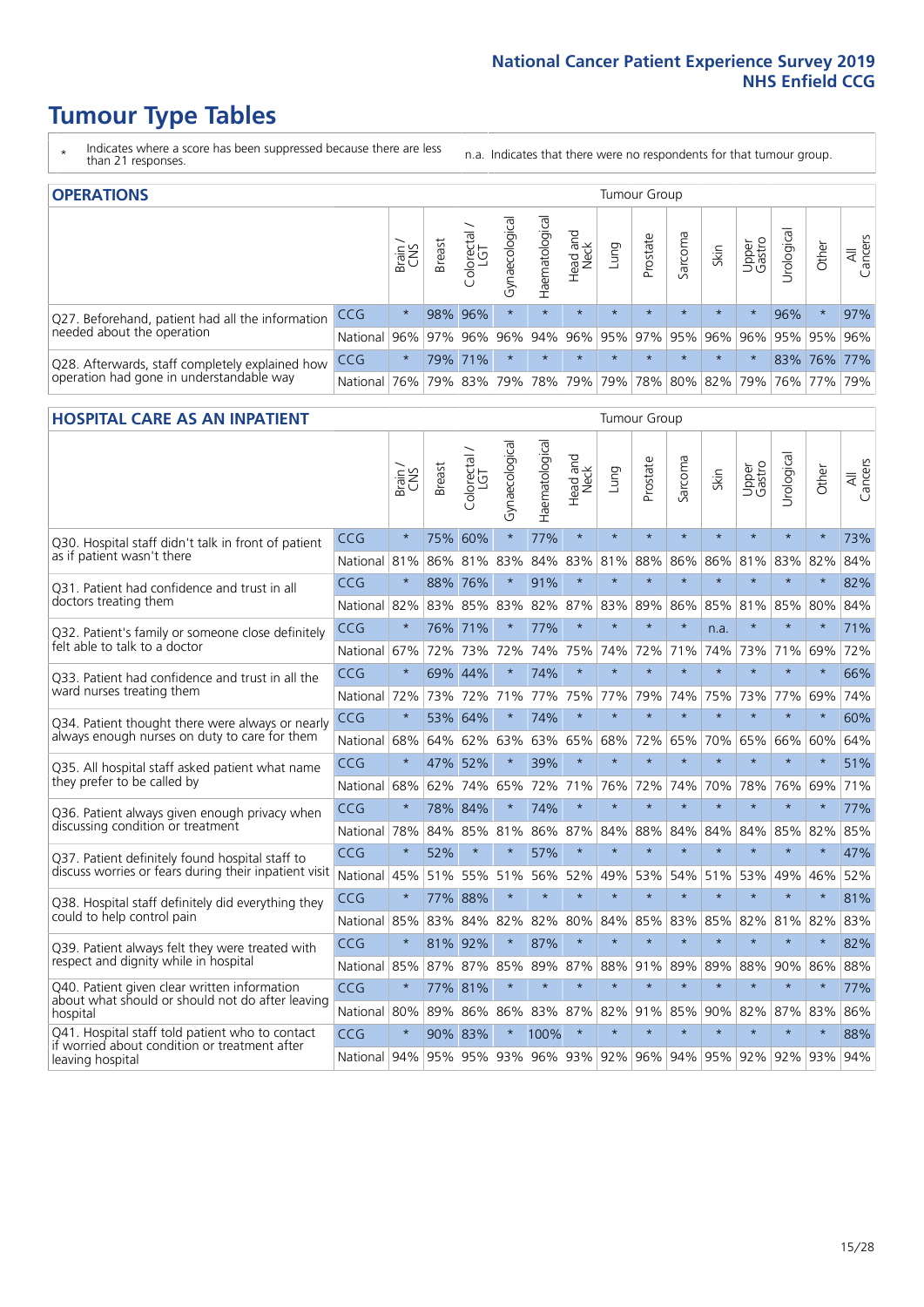- \* Indicates where a score has been suppressed because there are less than 21 responses.
- n.a. Indicates that there were no respondents for that tumour group.

| <b>HOSPITAL CARE AS A DAY PATIENT / OUTPATIENT</b>                                                                    |            |         |               |                 |                |                |                         |         |          | <b>Tumour Group</b> |         |                 |            |         |                |  |  |  |
|-----------------------------------------------------------------------------------------------------------------------|------------|---------|---------------|-----------------|----------------|----------------|-------------------------|---------|----------|---------------------|---------|-----------------|------------|---------|----------------|--|--|--|
|                                                                                                                       |            | Brain   | <b>Breast</b> | ╮<br>Colorectal | Gynaecological | Haematological | ead and<br>Neck<br>Head | Lung    | Prostate | Sarcoma             | Skin    | Upper<br>Gastro | Urological | Other   | All<br>Cancers |  |  |  |
| Q43. Patient definitely found hospital staff to                                                                       | CCG        | $\star$ | 73%           | 58%             | $\star$        | 79%            | $\star$                 | $\star$ | 78%      | $\star$             | $\star$ | $\star$         | 76%        | 67%     | 69%            |  |  |  |
| discuss worries or fears during their outpatient or<br>day case visit                                                 | National   | 66%     | 68%           | 73%             | 70%            | 73%            | 72%                     | 70%     | 74%      | 72%                 | 72%     | 71%             | 67%        | 68%     | 71%            |  |  |  |
| Q44. Cancer doctor had the right documents at<br>patient's last outpatient appointment                                | CCG        | $\star$ | 100% 95%      |                 |                | 100%           | $\star$                 | $\star$ | 94%      | $\star$             |         |                 | 100% 95%   |         | 98%            |  |  |  |
|                                                                                                                       | National   | 94%     | 96%           | 96%             | 96%            | 97%            | 96%                     | 96%     | 96%      | 96%                 | 96%     | 94%             | 96%        | 95%     | 96%            |  |  |  |
| Q46. Beforehand patient completely had                                                                                | <b>CCG</b> | $\star$ | 80%           | $\star$         | $\star$        | $\star$        | $\star$                 | $\star$ | $\star$  | $\star$             | $\star$ | $\star$         | $\star$    | $\ast$  | 80%            |  |  |  |
| all information needed about radiotherapy<br>treatment                                                                | National   | 91%     | 88%           | 83%             | 88%            | 84%            | 86%                     | 86%     | 88%      | 88%                 | 84%     | 86%             | 83%        | 84%     | 86%            |  |  |  |
| Q47. Patient completely given understandable                                                                          | CCG        | $\star$ | 31%           | $\star$         |                |                | $\star$                 | $\star$ | $\star$  | $\star$             |         |                 | $\star$    | $\ast$  | 46%            |  |  |  |
| information about whether radiotherapy was<br>working                                                                 | National   | 56%     | 60%           | 57%             | 61%            | 62%            | 63%                     | 59%     | 60%      | 67%                 | 57%     | 52%             | 59%        | 59%     | 60%            |  |  |  |
| Q49. Beforehand patient completely had all                                                                            | <b>CCG</b> | $\star$ | 72%           | 87%             | $\star$        | 88%            | $\star$                 | $\star$ | $\star$  | n.a.                |         | $\star$         | $\star$    | 83% 81% |                |  |  |  |
| information needed about chemotherapy<br>treatment                                                                    | National   | 80%     | 82%           | 86%             | 87%            | 85%            | 79%                     | 84%     | 86%      | 86%                 | 90%     | 84%             | 85%        | 85%     | 84%            |  |  |  |
| Q50. Patient given enough information about<br>whether chemotherapy was working in a<br>completely understandable way | <b>CCG</b> | $\star$ | 60%           | 65%             | $\star$        | 85%            | $\star$                 | $\star$ | $\star$  | n.a.                | $\star$ | $\star$         | $\star$    | 71%     | 66%            |  |  |  |
|                                                                                                                       | National   | 54%     | 62%           | 64%             | 68%            | 75%            |                         | 57% 67% | 66%      | 71%                 | 79%     | 61%             | 68%        | 69%     | 68%            |  |  |  |

#### **HOME CARE AND SUPPORT** Tumour Group

|                                                                                                                   |            | Brain   | <b>Breast</b> | Colorectal<br>LGT | ᢛ<br>Gynaecologic | Haematological | ad and<br>Neck<br>Head | <b>Dung</b> | Prostate | Sarcoma | Skin    | Upper<br>Gastro | Urological | Other   | All<br>Cancers |
|-------------------------------------------------------------------------------------------------------------------|------------|---------|---------------|-------------------|-------------------|----------------|------------------------|-------------|----------|---------|---------|-----------------|------------|---------|----------------|
| Q51. Hospital staff definitely gave family or<br>someone close all the information needed to<br>help care at home | <b>CCG</b> | $\star$ |               | 56% 63%           | $\star$           | 64%            | $\ast$                 | $\star$     | 64%      | $\star$ | $\star$ | $\star$         |            | 57% 39% | 56%            |
|                                                                                                                   | National   | 58%     | 58%           | 63%               | 57%               | 62%            | 67%                    | 59%         | 61%      |         | 62% 65% | 60%             | 59%        | 55%     | 60%            |
| Q52. Patient definitely given enough support<br>from health or social services during treatment                   | <b>CCG</b> | $\star$ |               | 32% 57%           | $\star$           | 48%            | $\star$                | $\star$     | $\star$  |         | $\star$ | $\star$         | $\star$    | $\star$ | 43%            |
|                                                                                                                   | National   | 42%     | 52%           | 60%               |                   | 45% 51%        | 59%                    | 50%         | 48%      |         | 53% 57% | 54%             | 48% 51%    |         | 52%            |
| Q53. Patient definitely given enough support<br>from health or social services after treatment                    | <b>CCG</b> | $\star$ | 28%           |                   | $\star$           | 50%            | $\star$                | $\star$     | $\star$  | n.a.    | $\star$ | $\star$         | $\star$    | $\star$ | 36%            |
|                                                                                                                   | National   | 39%     |               | 41% 53%           | 39%               | 43%            | 56%                    | 40%         | 46%      | 48% 59% |         | 47%             | 44%        | 44%     | 45%            |

| <b>CARE FROM YOUR GENERAL PRACTICE</b>                                                                     |              |         |               |                   |                |                | Tumour Group                |         |          |         |         |                 |                         |       |                |
|------------------------------------------------------------------------------------------------------------|--------------|---------|---------------|-------------------|----------------|----------------|-----------------------------|---------|----------|---------|---------|-----------------|-------------------------|-------|----------------|
|                                                                                                            |              | Brain,  | <b>Breast</b> | Colorectal<br>LGT | Gynaecological | Haematological | Head and<br>Neck            | Lung    | Prostate | Sarcoma | Skin    | Upper<br>Gastro | $\sigma$<br>Urologica   | Other | All<br>Cancers |
| Q54. GP given enough information about<br>patient's condition and treatment                                | <b>CCG</b>   | $\star$ |               | 89% 86%           | $\star$        | 96%            | $\star$                     | $\star$ | 89%      | $\star$ | $\star$ | $\star$         | 100% 91% 91%            |       |                |
|                                                                                                            | National 91% |         |               |                   | 96% 95% 95%    |                | 96% 94% 94% 96%             |         |          |         |         |                 | 94% 96% 93% 95% 94% 95% |       |                |
| Q55. General practice staff definitely did<br>everything they could to support patient during<br>treatment | <b>CCG</b>   | $\star$ |               | 37% 38%           | $\star$        | 54%            | $\star$                     | $\star$ | 52%      | $\star$ | $\star$ | $\star$         | $\star$                 |       | 50% 44%        |
|                                                                                                            | National 55% |         |               | 58% 59%           | 56%            |                | 56% 59% 56% 64% 56% 65% 59% |         |          |         |         |                 | 59% 55%                 |       | 58%            |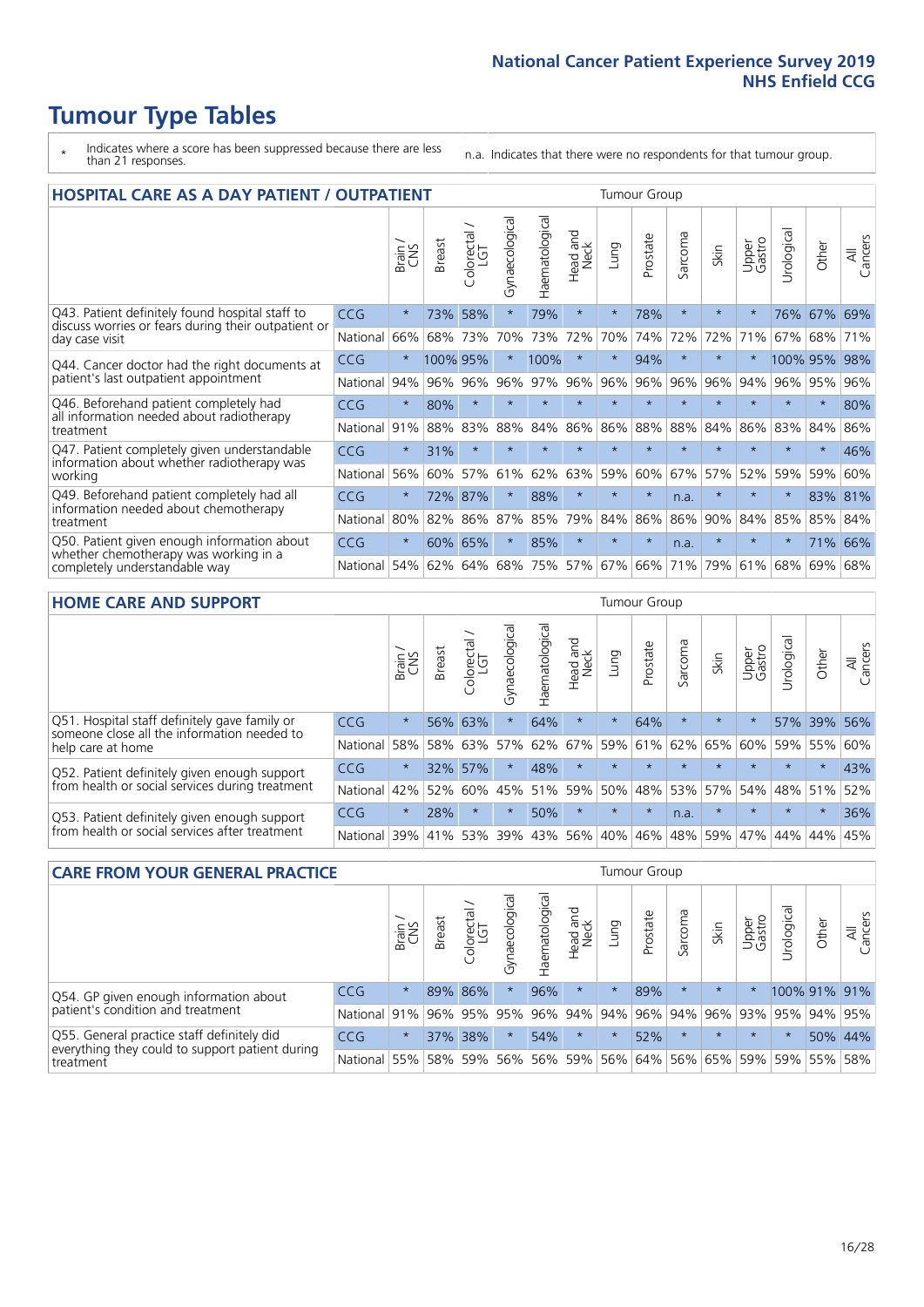- \* Indicates where a score has been suppressed because there are less than 21 responses.
- n.a. Indicates that there were no respondents for that tumour group.

#### **YOUR OVERALL NHS CARE** THE TWO CONTROLLER THE THE THROUP CHANGE THE TUMOUR GROUP

|            | Brain   | <b>Breast</b> | Colorectal | Gynaecological               | Haematological | aad and<br>Neck<br>Head | Lung     | Prostate | Sarcoma    | Skin    | Upper<br>Gastro | Urological | Other | All<br>Cancers                             |
|------------|---------|---------------|------------|------------------------------|----------------|-------------------------|----------|----------|------------|---------|-----------------|------------|-------|--------------------------------------------|
| <b>CCG</b> | $\star$ | 66%           | 67%        | $\star$                      | 77%            | $\star$                 | $\star$  | 84%      | $\star$    | $\star$ | $\star$         | 82%        | 65%   | 69%                                        |
| National   | 60%     |               |            | 69%                          | 75%            | 73%                     | 73%      | 75%      | 70%        | 79%     | 69%             | 74%        |       | 73%                                        |
| <b>CCG</b> | $\star$ | 42%           | 29%        |                              | 60%            | $\star$                 | $\star$  | 52%      | $\star$    | $\star$ |                 | 36%        |       |                                            |
| National   | 36%     | 41%           | 40%        | 34%                          | 36%            | 39%                     | 36%      | 40%      | 34%        | 44%     | 36%             | 33%        | 31%   | 38%                                        |
| <b>CCG</b> | $\star$ | 84%           | 88%        |                              | 96%            | $\star$                 | $\star$  | 92%      | $\star$    | $\star$ |                 | 88%        |       | 88%                                        |
| National   | 85%     | 90%           |            | 87%                          | 91%            | 90%                     | 90%      |          | 88%        | 90%     | 86%             | 85%        |       | 89%                                        |
| <b>CCG</b> | $\star$ |               |            | $\star$                      | 56%            | $\star$                 | $\star$  | 79%      | $\star$    | $\star$ | $\star$         | 70%        |       | 58%                                        |
| National   | 58%     | 68%           | 73%        | 66%                          | 66%            | 71%                     | 71%      | 76%      | 68%        | 73%     | 66%             | 75%        | 64%   | 69%                                        |
| <b>CCG</b> | $\star$ | 33%           | 29%        | $\star$                      | 40%            | $\star$                 | $\star$  | 36%      | $\star$    | $\star$ |                 | 32%        |       | 33%                                        |
| National   | 42%     | 30%           | 32%        | 31%                          | 33%            | 21%                     | 34%      |          | 36%        | 20%     | 36%             | 21%        | 32%   | 30%                                        |
| <b>CCG</b> | $\star$ | 8.4           | 8.3        | $\star$                      | 9.2            | $\star$                 | $^\star$ | 8.4      | $\star$    | $\star$ | $\star$         | 8.8        | 8.3   | 8.5                                        |
| National   | 8.6     | 8.9           | 8.8        | 8.7                          | 8.9            | 8.8                     | 8.8      | 8.8      | 8.8        | 8.9     | 8.7             | 8.7        | 8.7   | 8.8                                        |
|            |         |               |            | 73% 73%<br>88%<br>54%<br>64% |                |                         |          |          | 88%<br>31% |         |                 |            |       | 68%<br>23% 41%<br>85%<br>87%<br>49%<br>21% |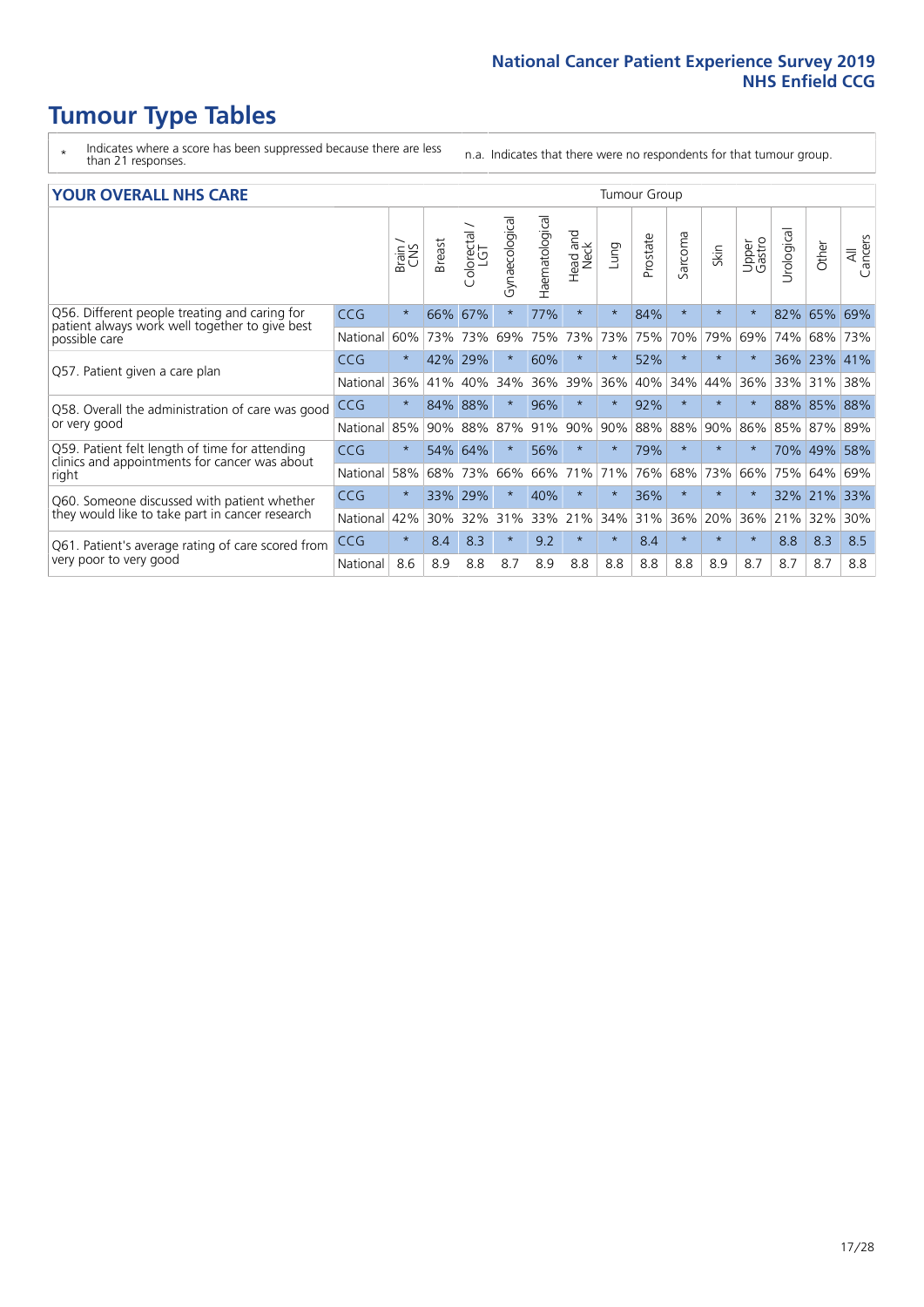### **Year on Year Charts**





#### **DIAGNOSTIC TESTS**





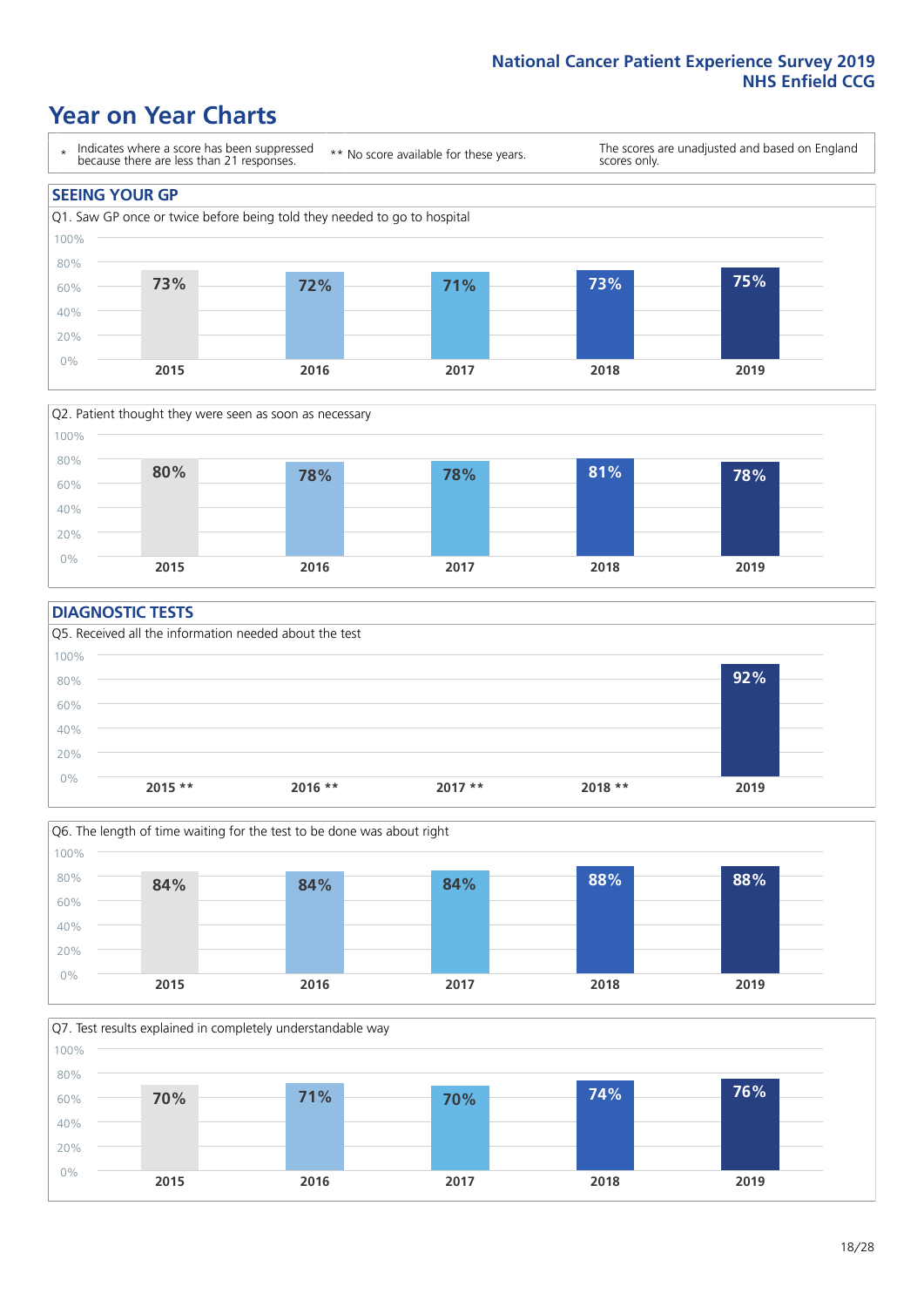### **Year on Year Charts**

\* Indicates where a score has been suppressed because there are less than 21 responses.

\*\* No score available for these years.

The scores are unadjusted and based on England scores only.

### **FINDING OUT WHAT WAS WRONG WITH YOU** Q10. Patient told they could bring a family member or friend when first told they had cancer 0% 20% 40% 60% 80% 100% **2015 \*\* 2016 2017 2018 2019 72% 78% 80% 71%**







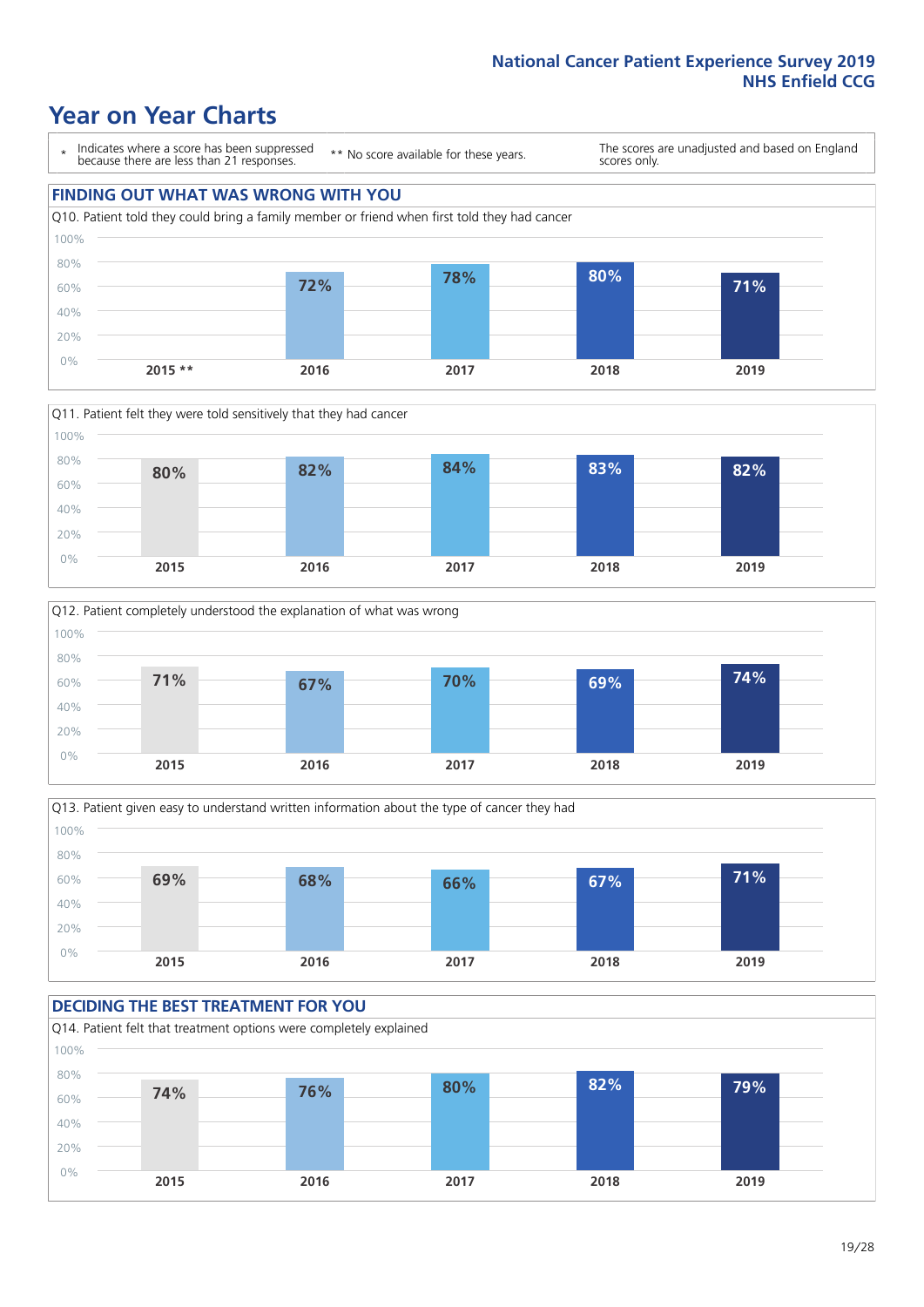### **Year on Year Charts**







Q18. Patient definitely involved as much as they wanted in decisions about care and treatment  $0%$ 20% 40% 60% 80% 100% **2015 \*\* 2016 \*\* 2017 \*\* 2018 \*\* 2019 75%**

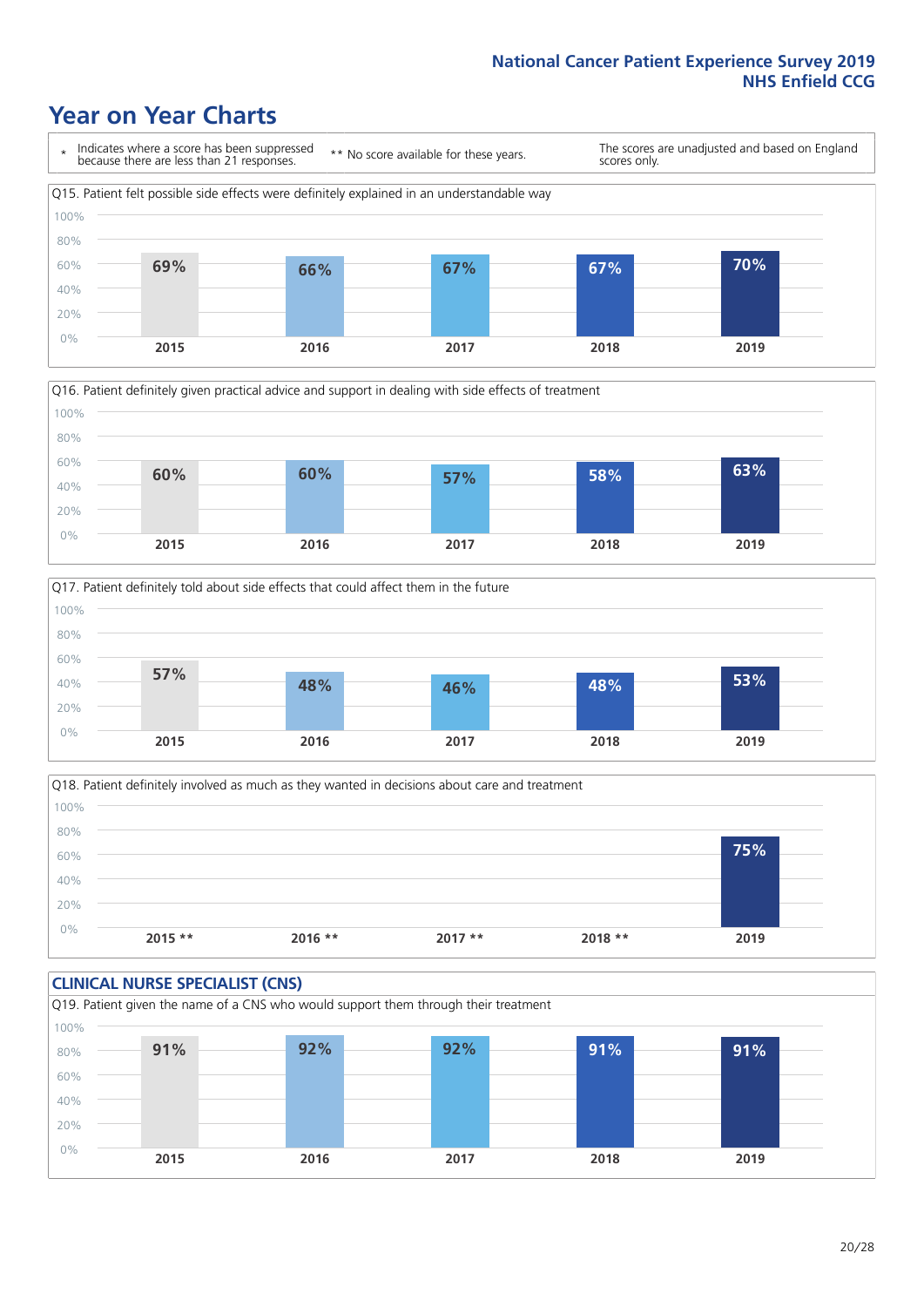### **Year on Year Charts**









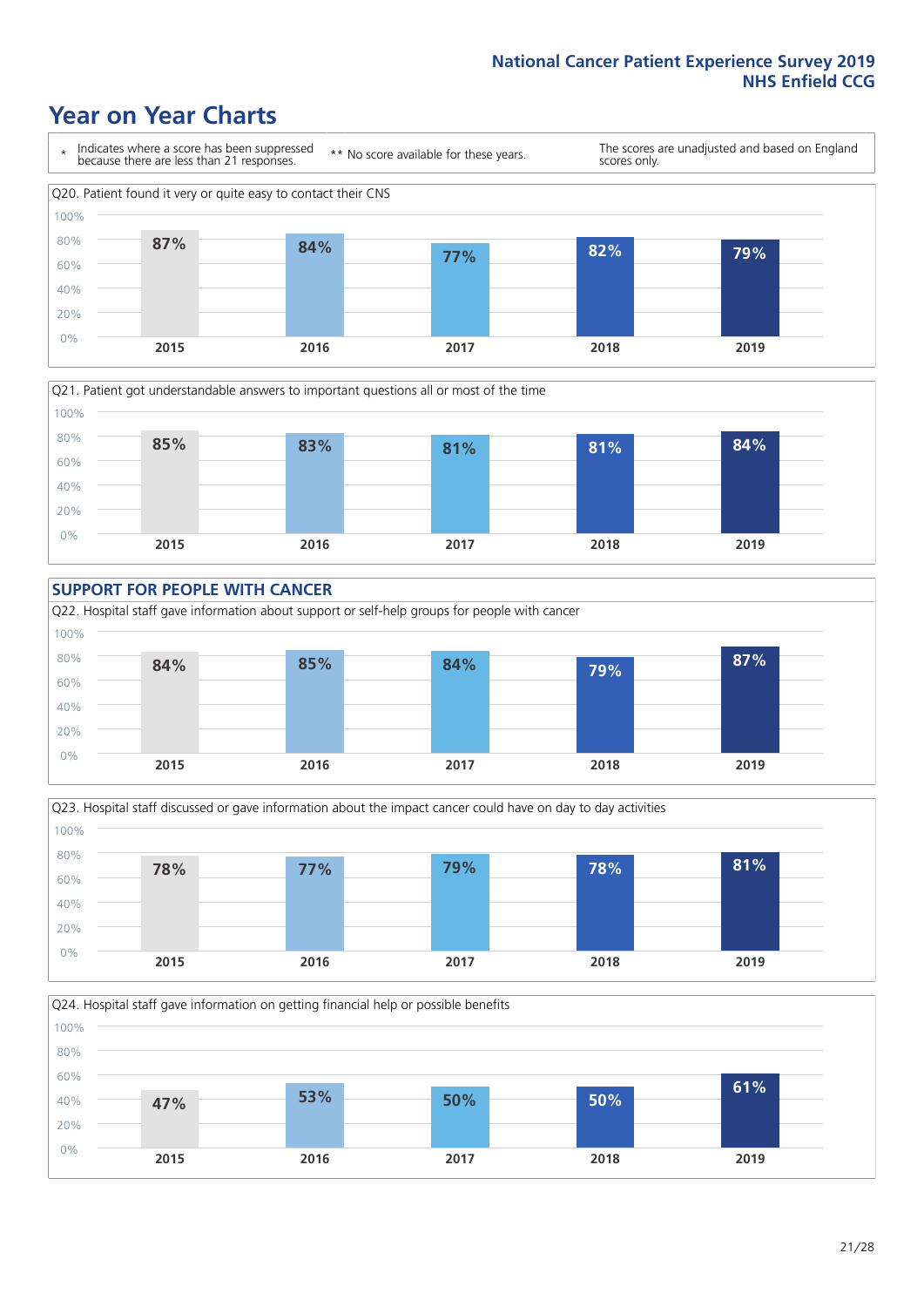### **Year on Year Charts**



#### **OPERATIONS**





### **HOSPITAL CARE AS AN INPATIENT** Q30. Hospital staff didn't talk in front of patient as if patient wasn't there 0% 20% 40% 60% 80% 100% **2015 \*\* 2016 \*\* 2017 \*\* 2018 \*\* 2019 73%**

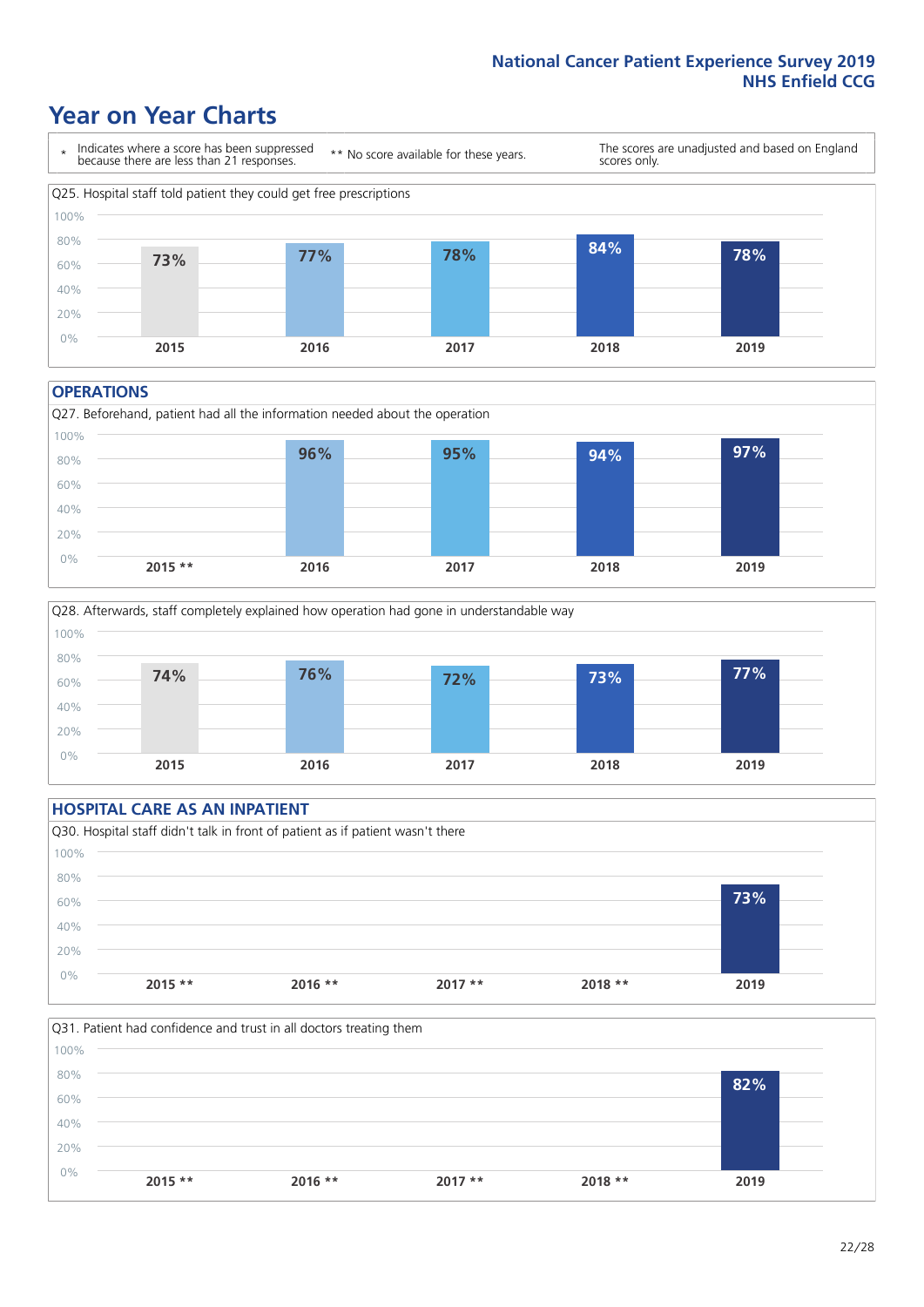### **Year on Year Charts**









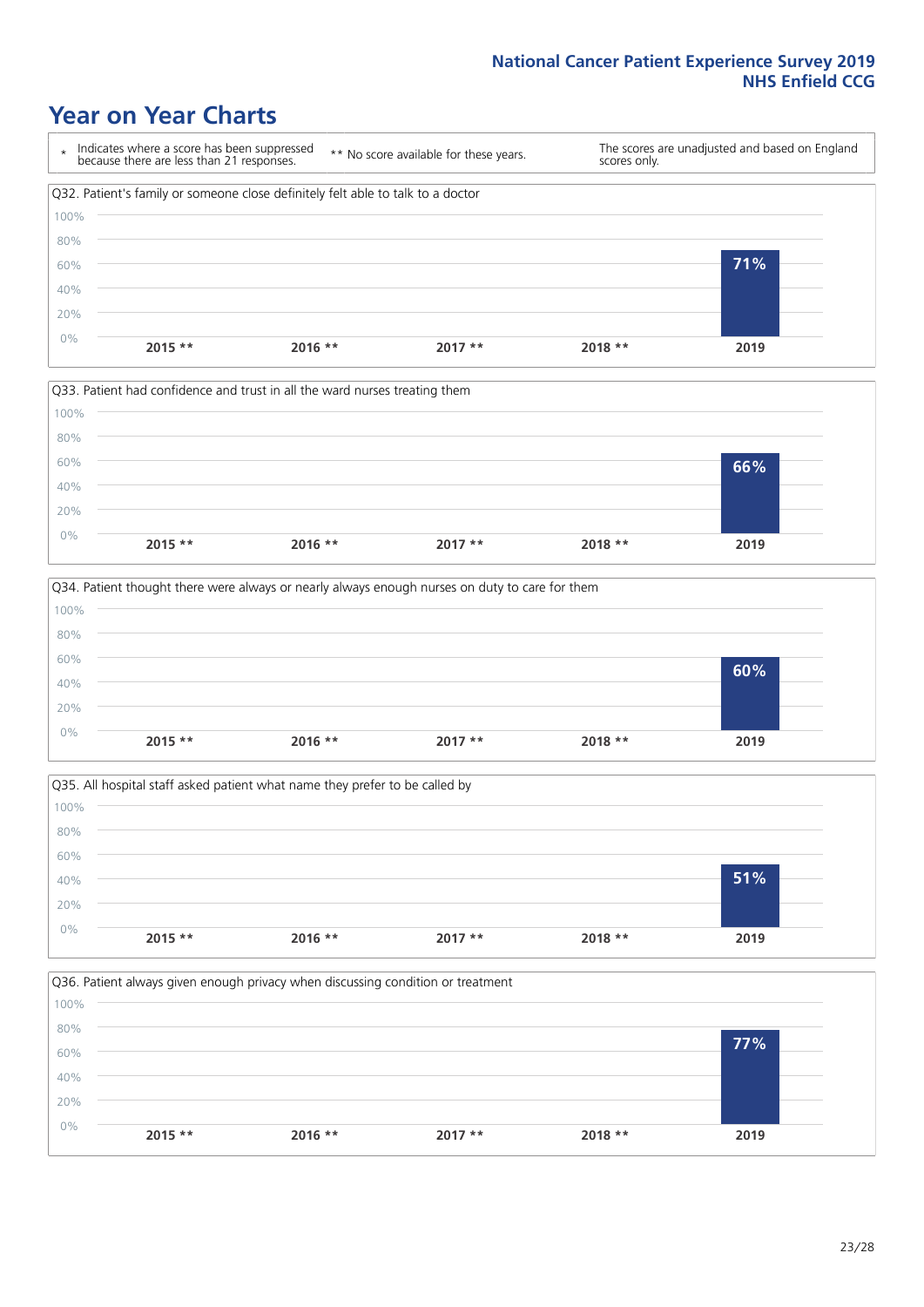### **Year on Year Charts**









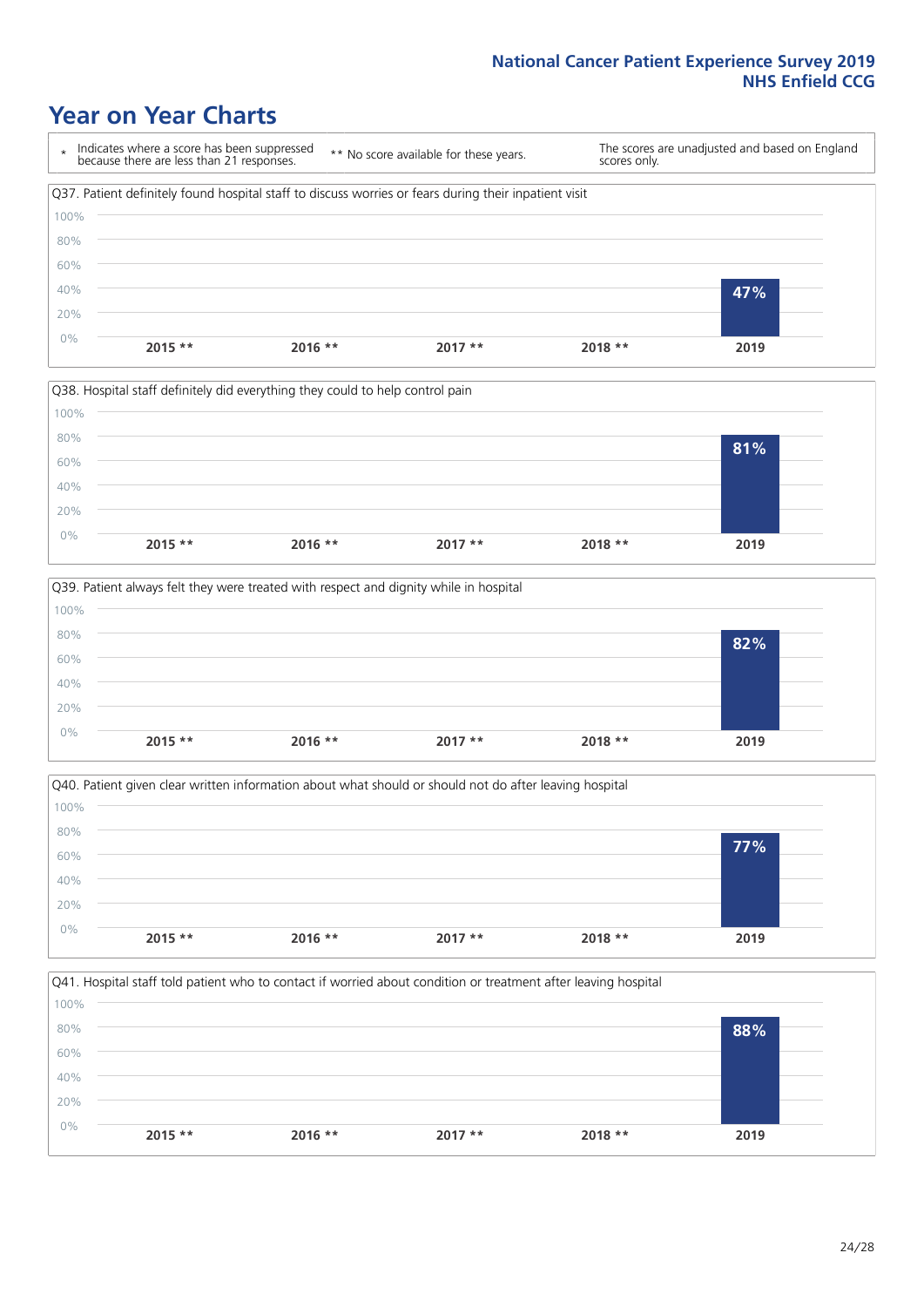### **Year on Year Charts**

\* Indicates where a score has been suppressed because there are less than 21 responses.

\*\* No score available for these years.

The scores are unadjusted and based on England scores only.

### **HOSPITAL CARE AS A DAY PATIENT / OUTPATIENT**









Q49. Beforehand patient completely had all information needed about chemotherapy treatment

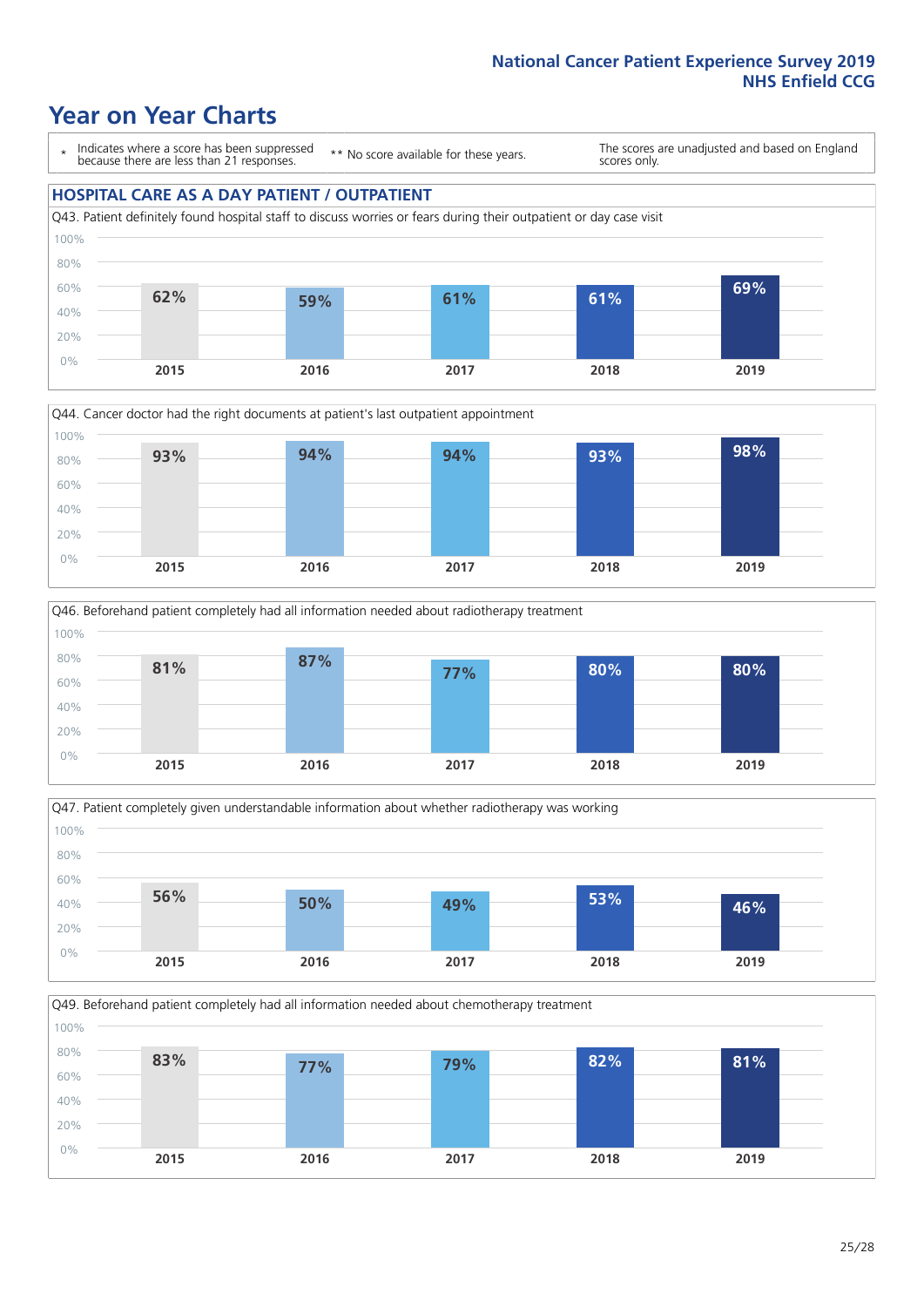### **Year on Year Charts**

\* Indicates where a score has been suppressed because there are less than 21 responses.

\*\* No score available for these years.

The scores are unadjusted and based on England scores only.



#### **HOME CARE AND SUPPORT**







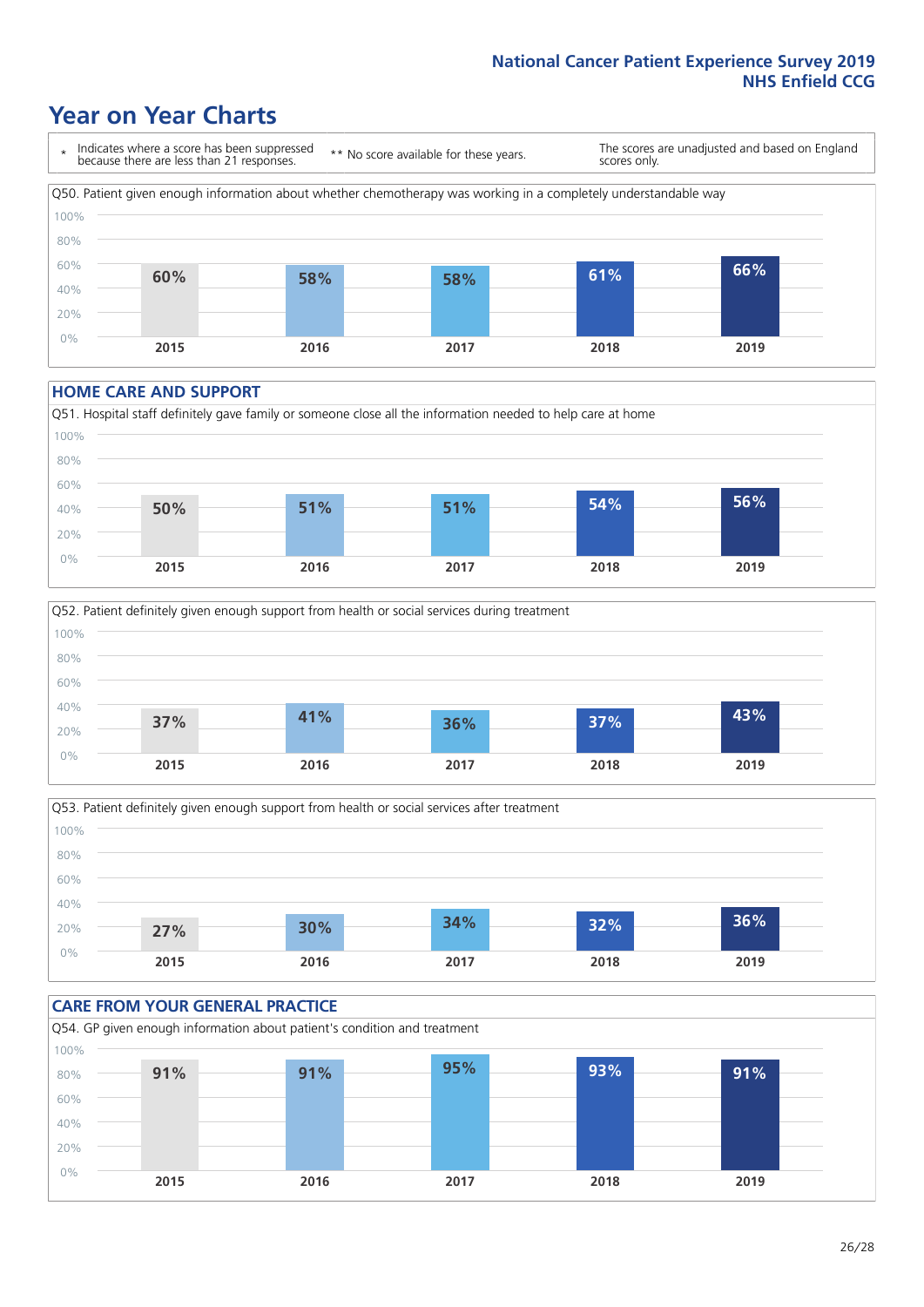### **Year on Year Charts**

\* Indicates where a score has been suppressed because there are less than 21 responses.

\*\* No score available for these years.

The scores are unadjusted and based on England scores only.



#### **YOUR OVERALL NHS CARE**







Q59. Patient felt length of time for attending clinics and appointments for cancer was about right